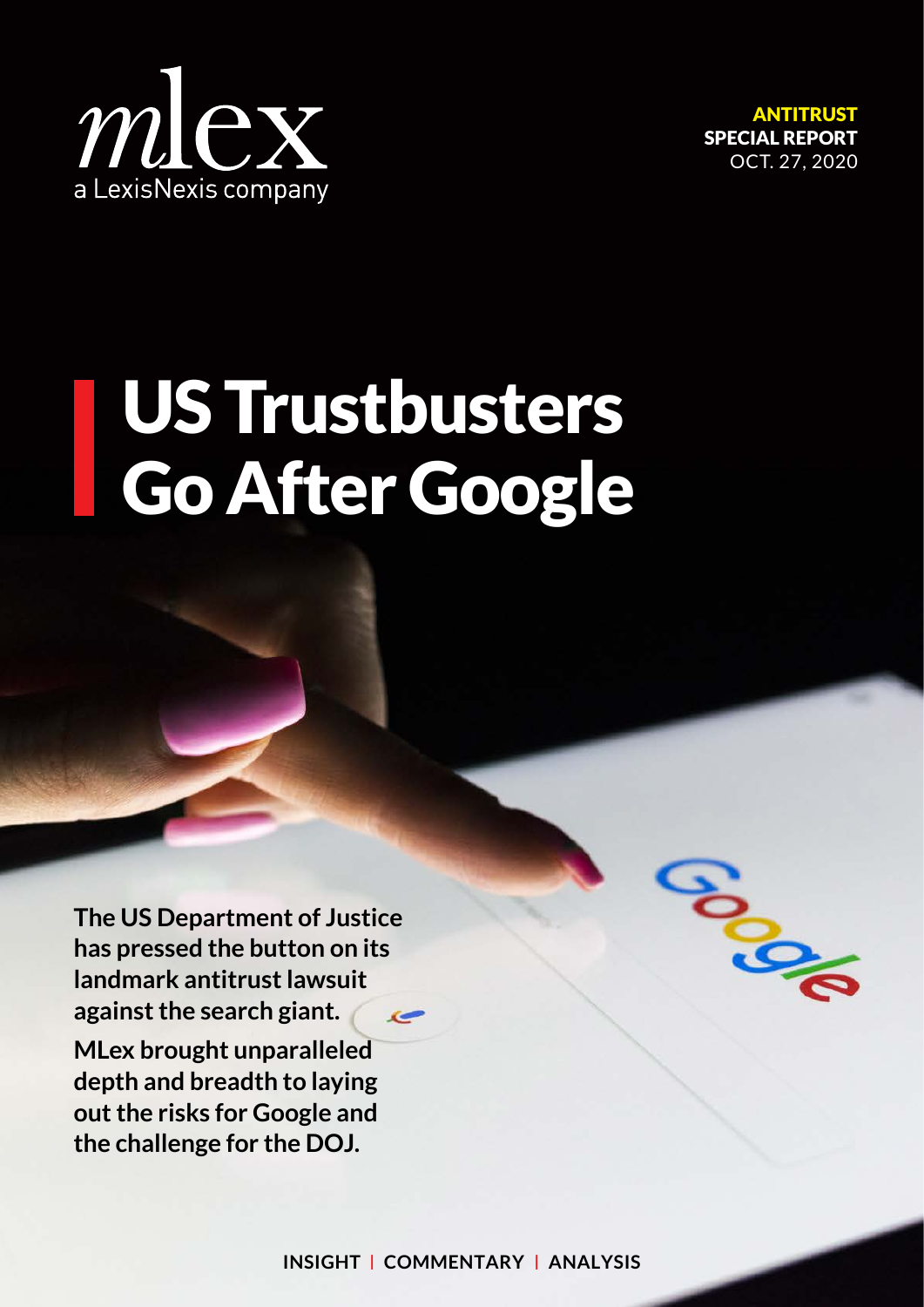## Editor's Letter

Lewis Crofts MLex Editor-in-Chief

> I t would be hard to overstate the importance of the US government's lawsuit targeting Google over allegations that its longstanding agreements with Apple and Android phonemakers to make its search engine the default on their devices have made it too difficult for search rivals to compete.

The long-awaited Department of Justice action is the most significant antitrust case to affect Big Tech since the 1998 suit against Microsoft, and when it finally dropped last week, the news reverberated around the world.

MLex has watched closely since it emerged a year ago that the DOJ was putting a lawsuit together, and covered the filing with comprehensive depth and breadth — as demonstrated by this special report, which features the key insight and analysis that we published to our subscribers in the hours after the news.

Following the filing, we published a thorough overview of the case the DOJ was making and the evolution of antitrust thinking that led to it, following up with a deep dive into the text of the suit, detailing the arcane acronyms the MIAs, MADAs and RSAs — that lie at its

heart. We looked at Google's comprehensive response to the suit and offered insight into why the DOJ has a tough challenge ahead, given the search giant's history of fending off similar antitrust charges.

We also analyzed how Apple — a key competitor of Google's — is also the company's accomplice in the DOJ's narrative; compared the US enforcer's complaint to high-profile regulatory action in Europe in recent years; looked ahead with a focus on the potential damage that the case could signal for Google's ad business; examined the novelty of the DOJ's claim of degraded privacy protection as a key harm to consumers in the absence of an argument to make over pricing; and finally looked at the background and previous highprofile rulings of the judge assigned to hear the DOJ's case.

This report is intended to give a flavor of the predictive analysis of regulatory risk that we bring our subscribers daily in our core coverage area of global antitrust. The stories were published as events unfolded, offering unrivaled insight into the significance of a major story that MLex will follow for years to come.

We hope that you will enjoy reading this report and find it a useful guide. To find out more about our range of areas of interest and subscriber services — and to ask for a trial — see the contac[t details on the back page](#page-23-0)  of this r[eport or visit our website dire](http://mlexmarketinsight.com)ctly at [mlexmarketinsight.com.](http://mlexmarketinsight.com)  $\blacksquare$ 

**MLex is an investigative news agency** dedicated to uncovering regulatory risk and uniquely positioned to provide exclusive, real-time market insight and analysis. From 14 bureaux worldwide, our specialist journalists focus on monitoring the activity of governments, agencies and courts to identify and predict the impact of legislative proposals, regulatory decisions and legal rulings[. Read more on this report's back page.](#page-23-0) 

**Antitrust • Data Privacy & Security • Financial Crime • M&A • Sector Regulation • State Aid • Trade**

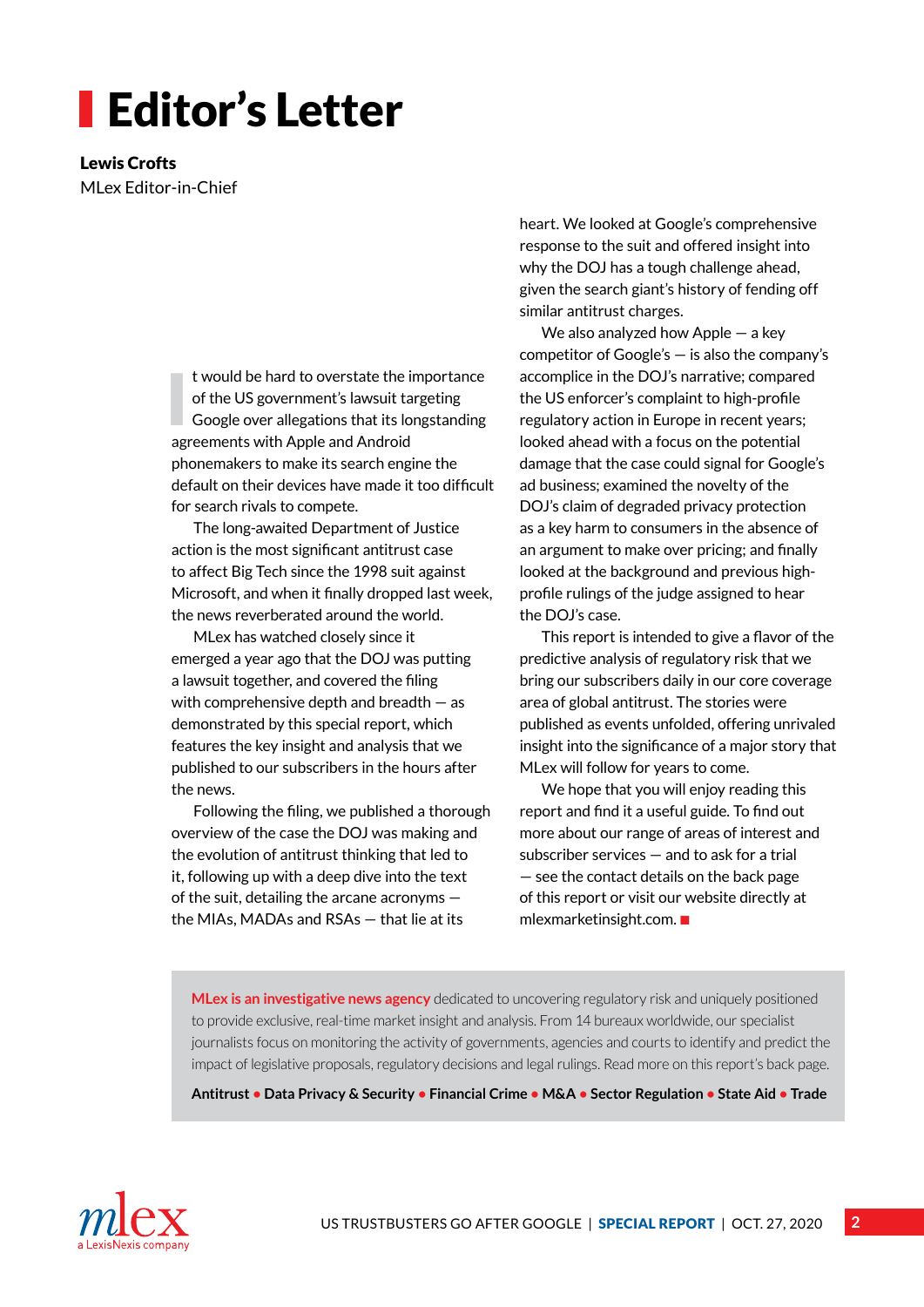## **Contributors**

### Mike Swift

#### *Chief Global Digital Risk Correspondent*

Formerly chief Internet reporter for the San Jose Mercury News and SiliconValley.com, Mike has covered Google, Facebook, Apple and other major Silicon Valley companies closely as he followed trends in search, the mobile web and online social networks. He helps coordinate MLex coverage of privacy and data security worldwide. A former John S. Knight Fellow at Stanford University, he is a graduate of Colby College. He is an awardwinning journalist with expertise ranging from the business of professional sports to computer-assisted reporting.

### Max Fillion

*Correspondent, Washington DC*

Max is an antitrust correspondent for MLex's Washington, DC bureau. He started with MLex North America as a general assignment reporter. He is a recent graduate of the University of Missouri School of Journalism. Prior to reporting in DC, he covered the Missouri General Assembly for the Columbia Missourian and interned in MLex's Brussels, Belgium bureau.

### Khushita Vasant

### *Senior Correspondent, Antitrust*

Khushita covers US antitrust enforcement and litigation. A former Brussels hand writing about antitrust and mergers for the Policy and Regulatory Report (PaRR), she has covered the EU's actions against Google, Apple, Facebook and Amazon, to name a few. Khushita specializes in tech and patent policy coverage, which featured in the Concurrences Antitrust Writing Awards. Previously, as a financial journalist for The Wall Street Journal and Dow Jones Newswires, she wrote about monetary policy and the bond and currency markets. Khushita studied journalism at Mumbai University, and received an Erasmus Mundus scholarship for a joint masters from universities in Germany and Austria.

### Michael Acton

### *Correspondent, Brussels*

Michael is a correspondent for MLex in Brussels. He previously reported on EU politics as the Financial Times' Nico Colchester Fellow in Brussels. Michael has a degree in International Relations and Politics from the University of Cambridge, and a degree in History and French from University College London and Paris IV Sorbonne.

### Dave Perera

*Data Security & Privacy Reporter*

Dave joined the Washington DC office as our new technology reporter as we built out that part of our coverage. He is a veteran cybersecurity reporter for Politico and a former editor for FierceMarkets publications. Dave studied Spanish and Italian literature at the University of Colorado, and has a Master's degree from the Columbia University School of International and Public Affairs.

### Amy Miller

*Senior Correspondent, San Francisco*

Amy is responsible for the coverage of an array of regulatory and litigation issues pertaining to the Internet, including privacy, data security and antitrust. Formerly a legal reporter for the ALM media group, Miller has closely followed legal trends in Silicon Valley and covered corporate legal departments for online and print publications including The American Lawyer, Corporate Counsel, and The Recorder. Miller is a graduate of Columbia University Graduate School of Journalism and is an award-winning journalist with expertise ranging from education and legal reporting to computer-assisted reporting.

### [Listen to the Podcast Too](http://mlexmarketinsight.com/insights-center/podcasts)

**Every week our correspondents discuss the most pressing topics of interest.** In our latest edition, Khushita Vasant and Mike Swift talk with senior editor James Panichi about the DOJ's Google suit, asking whether it ushers in a new era of muscular Big Tech enforcement and considering the argument that Google has already won in a sense by avoiding US antitrust action of this kind until now.

Listen to this and all our previous podcasts at mlexmarketinsight.com/insights-center/podcasts



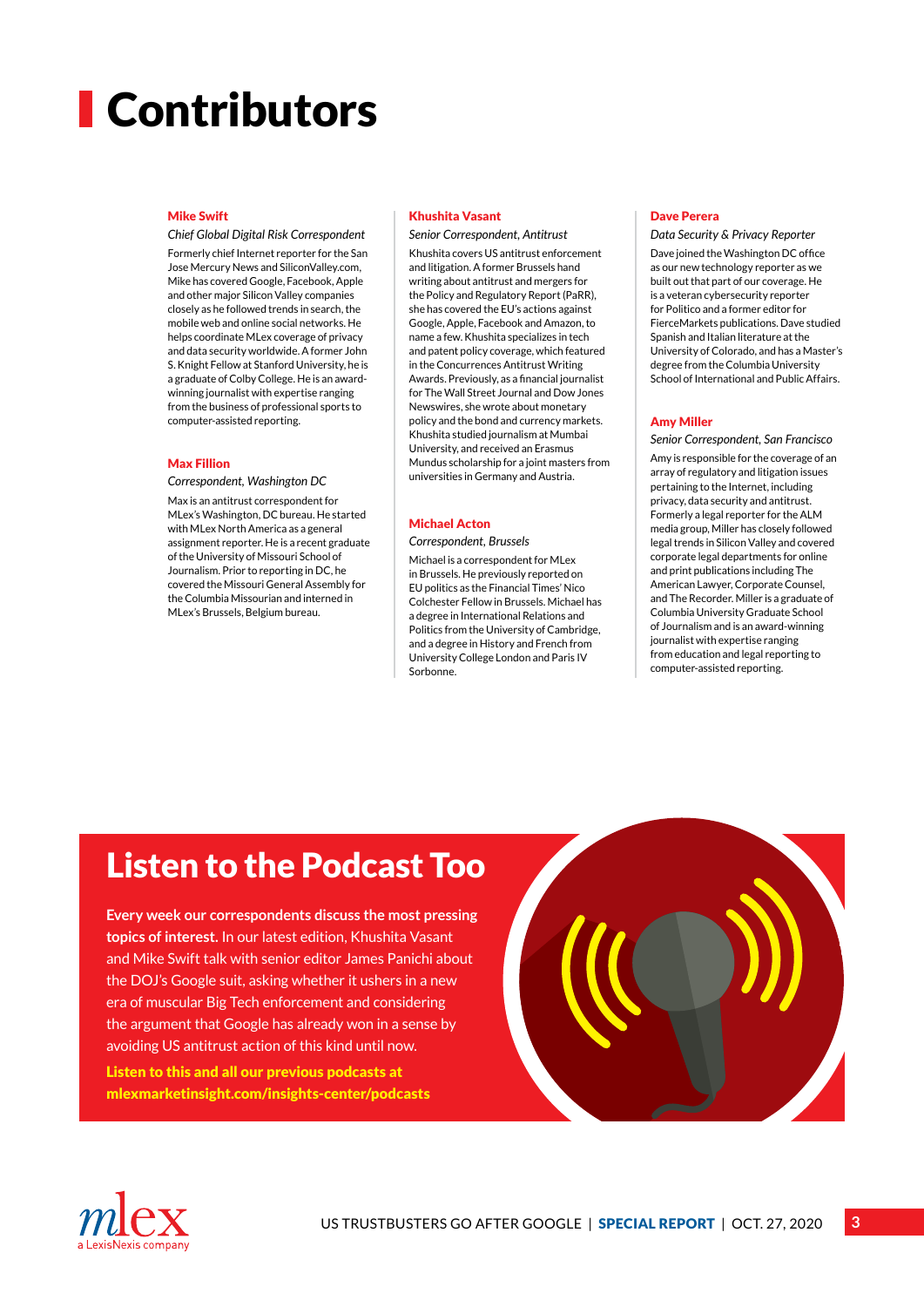## <span id="page-3-0"></span>**Contents**

| Google hit by DOJ suit in most significant tech antitrust case since Microsoft                                 | $5\phantom{.}$ |
|----------------------------------------------------------------------------------------------------------------|----------------|
| DOJ targeting Google's restrictive agreements with<br>device makers, wireless carriers and software developers | 8              |
| Google says it defeats competitors because in online search, it's top shelf                                    | 11             |
| Google's past defeat of antitrust claims portends tough fight for DOJ                                          | 13             |
| <b>Google's relationship with Apple features</b><br>prominently in DOJ's landmark lawsuit                      | 15             |
| DOJ's Google suit mirrors EU's Android case,<br>with internal documents revealing smoking guns                 | 16             |
| DOJ lawsuit may also affect Google's display ad dominance                                                      | 19             |
| DOJ focuses on privacy harms rather than price in Google antitrust suit                                        | 21             |
| DOJ's Google suit draws Judge Amit Mehta,<br>who oversaw FTC challenge to Sysco-US Foods                       | 23             |

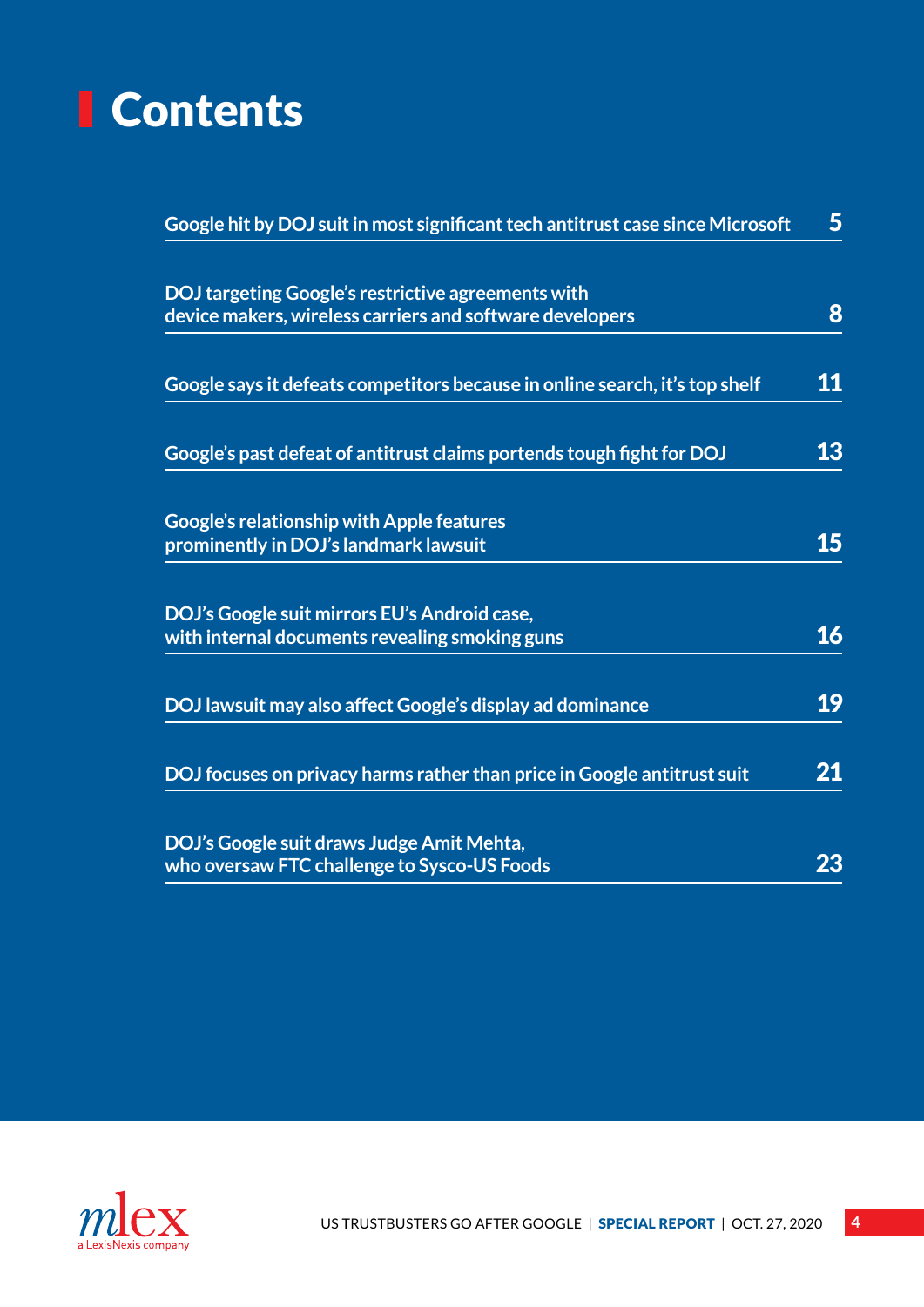## <span id="page-4-0"></span>Google hit by DOJ suit in most significant tech antitrust case since Microsoft

Google today was hit by an antitrust complaint filed by the US Department of Justice alleging its agreements with Android phonemakers to preload Google's search engine on their phones make it too difficult for rival search engines to compete. In the most important US antitrust action filed against a tech company since its suit against Microsoft in 1998, the DOJ was joined in the suit by 11 states, all led by Republican attorneys general.

### **COMMENTARY**

By Mike Swift & Max Fillion

Published on Oct. 20, 2020

oogle today was hit by an antitrust complaint filed by the US Department of Justice alleging its agreements with Android phonemakers to pre-load Google search engine on their phones make it too difficult for rival search engines to compete.

In the most important US antitrust action filed against a tech company since the DOJ suit against Microsoft in 1998, the DOJ was joined in the suit by 11 states, all of them led by Republican attorneys general.

"Two decades ago, Google became the darling of Silicon Valley as a scrappy startup with an innovative way to search the emerging internet," says the suit, which was filed in US District Court for the District of Columbia. "That Google is long gone. ... For many years, Google has used anticompetitive tactics to maintain and extend its monopolies in the markets for general search services, search advertising, and general search text advertising — the cornerstones of its empire."

The DOJ suit was joined by the Republican attorneys general of the states of Arkansas, Florida, Georgia, Indiana, Kentucky, Louisiana, Mississippi, Missouri, Montana, South Carolina and Texas. The partisan cast of the states — in a complaint filed two weeks to the day before US elections — injects a note of politics into the case from the beginning.

The complaint doesn't directly ask Google to spin off any parts of its business, but would seek to make a court order Google to "enter any other preliminary or permanent relief necessary and appropriate to restore competitive conditions in the markets affected by Google's unlawful conduct."

In an immediate response to the suit, Google said its users are not denied the opportunity to use the services of competitors. "Today's lawsuit by the Department of Justice is deeply flawed," a spokesperson said. "People use Google because they choose to — not because they're forced to or because they can't find alternatives. We will have a fuller statement this morning."

Texas is understood to have taken a leadership role in a separate Google investigation carried out by a group of 51 attorneys general from US states and territories. Other state leaders include Iowa, Utah, Tennessee and New York, but none of those offices signed on to the complaint filed today.

The filing of the long-anticipated DOJ suit against Google likely ushers in a new era of more muscular US antitrust enforcement by both the states and federal enforcers against large technology companies.  $\sum$ 

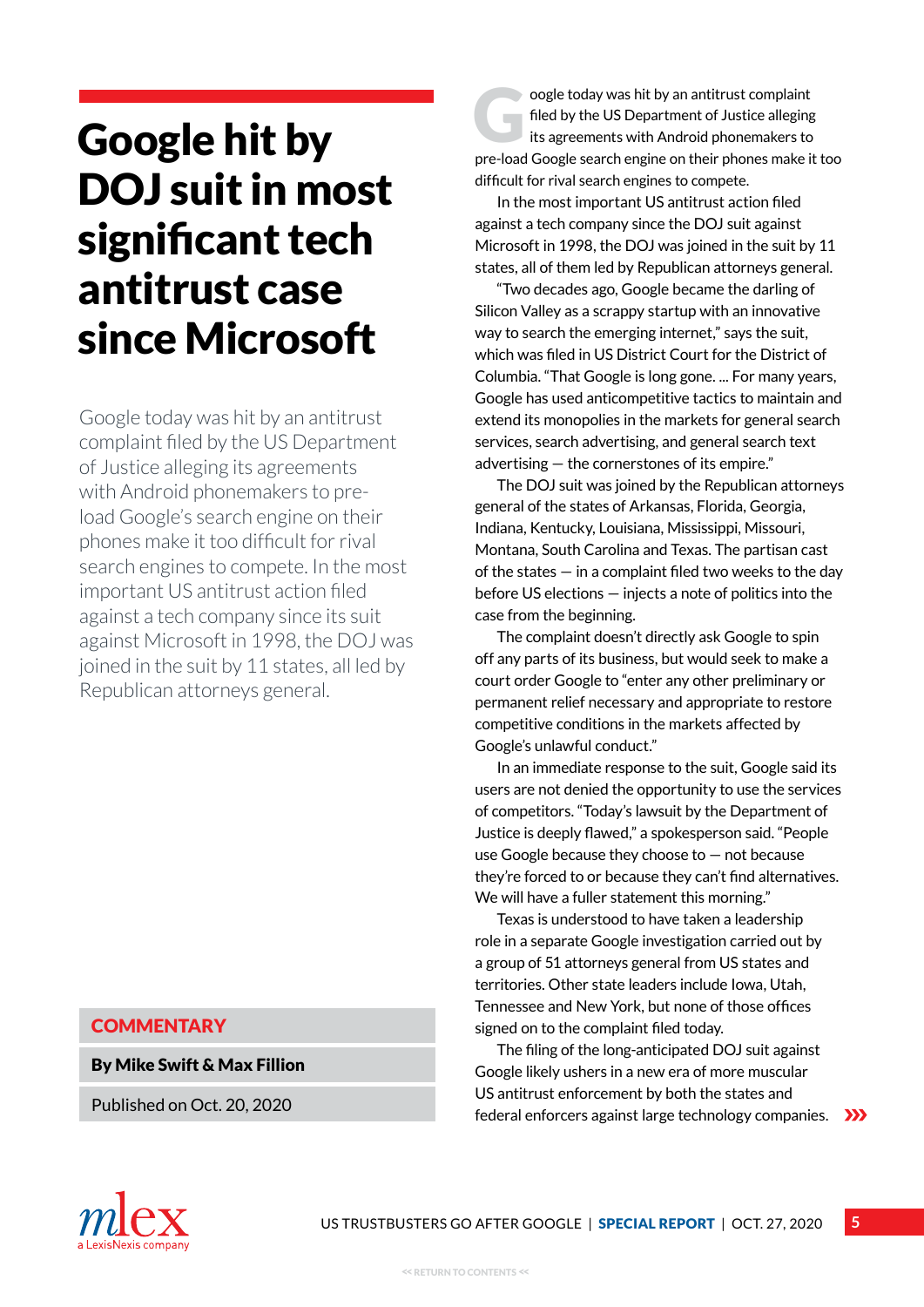

*The filing of the long-anticipated DOJ suit against Google likely ushers in a new era of more muscular US antitrust enforcement by both the states and federal enforcers against large technology companies. Facebook, Amazon and Apple are under scrutiny by state or federal enforcers.*

Facebook, Amazon and Apple are under scrutiny by state or federal enforcers.

The Google complaint caps a DOJ probe that has intensively investigated Google's search and advertising business for more than 18 months. The US Federal Trade Commission in the spring of 2019 relinquished its lead investigative role into Google's competition practices to the DOJ.

Google began receiving civil investigative demands from the DOJ in August 2019, and the pace of the investigation ramped up this spring. Over the past year, the DOJ served a long list of investigative subpoenas on third parties such as search-and-ad company DuckDuckGo, even as investigators fielded complaints from smaller tech companies such as Boomerang.

The DOJ isn't the first US antitrust enforcer to conclude that Google violated antitrust and consumerprotection laws to maintain its dominant position in

**6**

 $\sum$ 

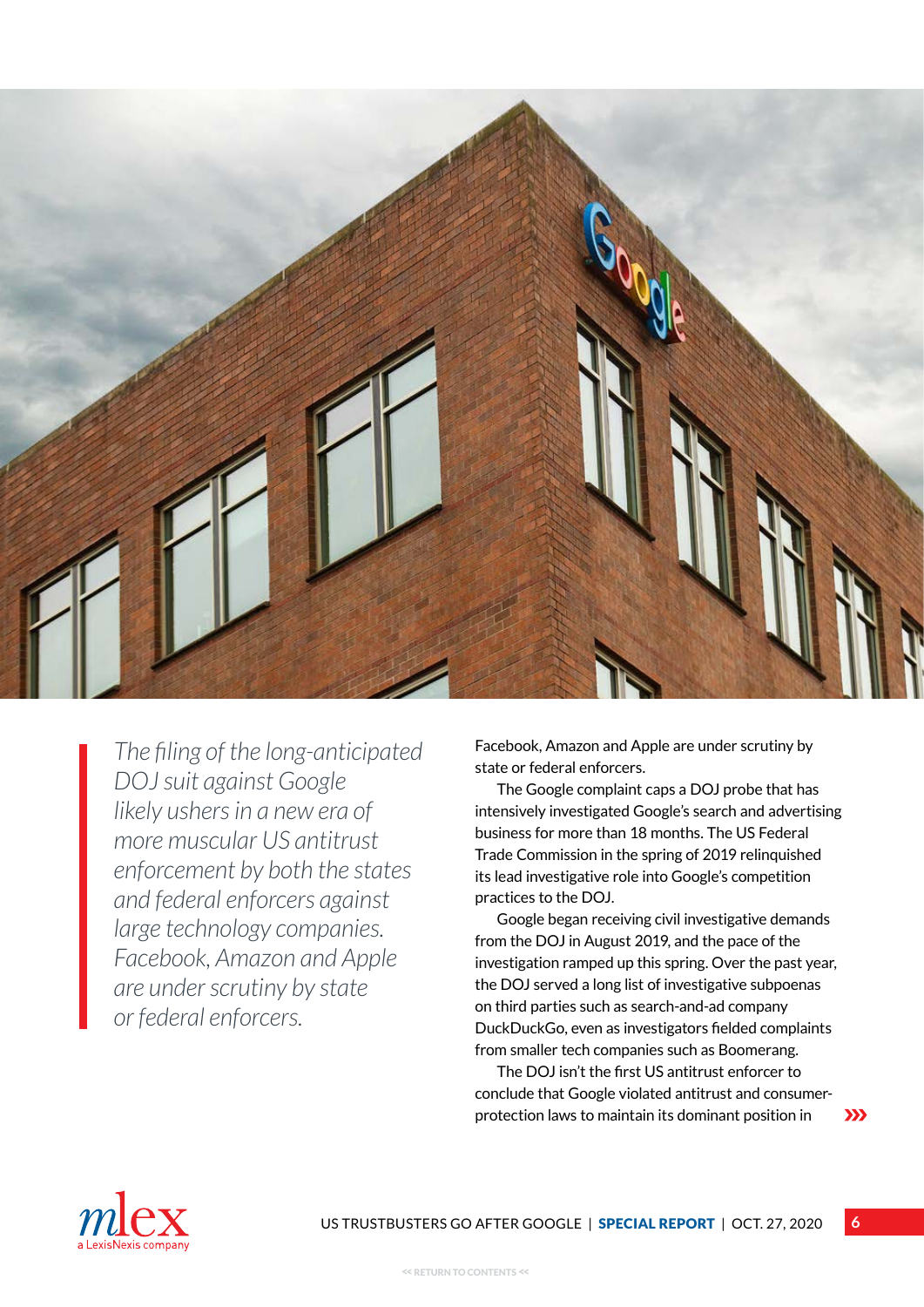search, through the copying and re-use — or "scraping" — of others' data and down-ranking of specialized — or "vertical" — search services that compete with Google. The US Federal Trade Commission also reached that conclusion in 2012, according to an internal report made public in 2015, as did a House antitrust subcommittee report released earlier this month.

Google's share of US general search queries has grown from 71 percent in 2012 to 81 percent of all desktop searches this year, and 94 percent of mobile queries this year, according to private statistical services cited by the FTC and the House reports.

"Google has unlawfully maintained its monopoly over general search and search advertising … by scraping content from rival vertical websites in order to improve its own product offerings," FTC staff said, concluding the search giant violated Section 2 of the Sherman Act and Section 5 of the FTC Act. The FTC didn't sue Google in 2012 but allowed the company to voluntarily submit a letter promising to let companies — during a five-year period — opt out of having their content "scraped" without being demoted in Google's search results.

The House Judiciary antitrust subcommittee found the same violations this year. "Google's practice of misappropriating third-party content to bootstrap its own rival search services and to keep users on Google's own webpage is further evidence of its monopoly power and an example of how Google has abused that power," the House report said. "In this way, Google leveraged its search dominance to misappropriate thirdparty content, free-riding on others' investments and innovations."

And in both 2012 and 2020, those earlier probes — like the DOJ complaint today — found that Google privileged its own inferior vertical search offerings over those of rivals.

"Evidence shows that once Google built out its vertical offerings, it introduced various changes that had the effect of privileging Google's own inferior services while demoting competitors' offerings," the Oct. 6 House report said.

A group of 48 states led by Texas also has been probing Google's advertising business. State attorneys general met multiple times with US Attorney General William Barr, who made the Google antitrust probe a top priority of the DOJ as US national elections approached. As the probe intensified, tensions developed between the DOJ and some state attorneys general, with a faction of states arguing that the DOJ was moving too quickly, and that a more thorough probe of Google's ad business would be more likely to lead to lasting change.

Ahead for Google and the government are likely years of litigation in US district court in Washington, and perhaps in the US Court of Appeals for the DC Circuit, if the government's last major antitrust case against a powerful tech company — Microsoft — is a reasonable guide.

In that case, filed the same year Google was incorporated in 1998, it took a year and a half from the DOJ filing a complaint to a ruling by US District Judge Thomas Penfield Jackson that Microsoft had a monopoly on PC operating systems, and that it had acted illegally to break threats to that monopoly.

The FTC under former Chairman Jon Leibowitz spent 19 months in 2011 and 2012 — about the same length as the DOJ's current probe — investigating Google's search business for antitrust violations, but passed on filing allegations in court that Google had abused its dominance in search despite a recommendation from staff to pursue litigation.

The DOJ's case against Microsoft, filed on May 18, 1998 in US district court in Washington, focused on antitrust tying allegations, with the DOJ claiming Microsoft had tied its Internet Explorer browser to its dominant Windows 98 operating system, fearing competition from the then-popular Netscape browser. The DOJ in that case was initially joined by 20 state attorneys general and the District of Columbia.

Microsoft and the DOJ ultimately settled the case, with Microsoft avoiding a breakup of the company, but agreeing to share its application programming interfaces with other companies.  $\blacksquare$ 

**7**

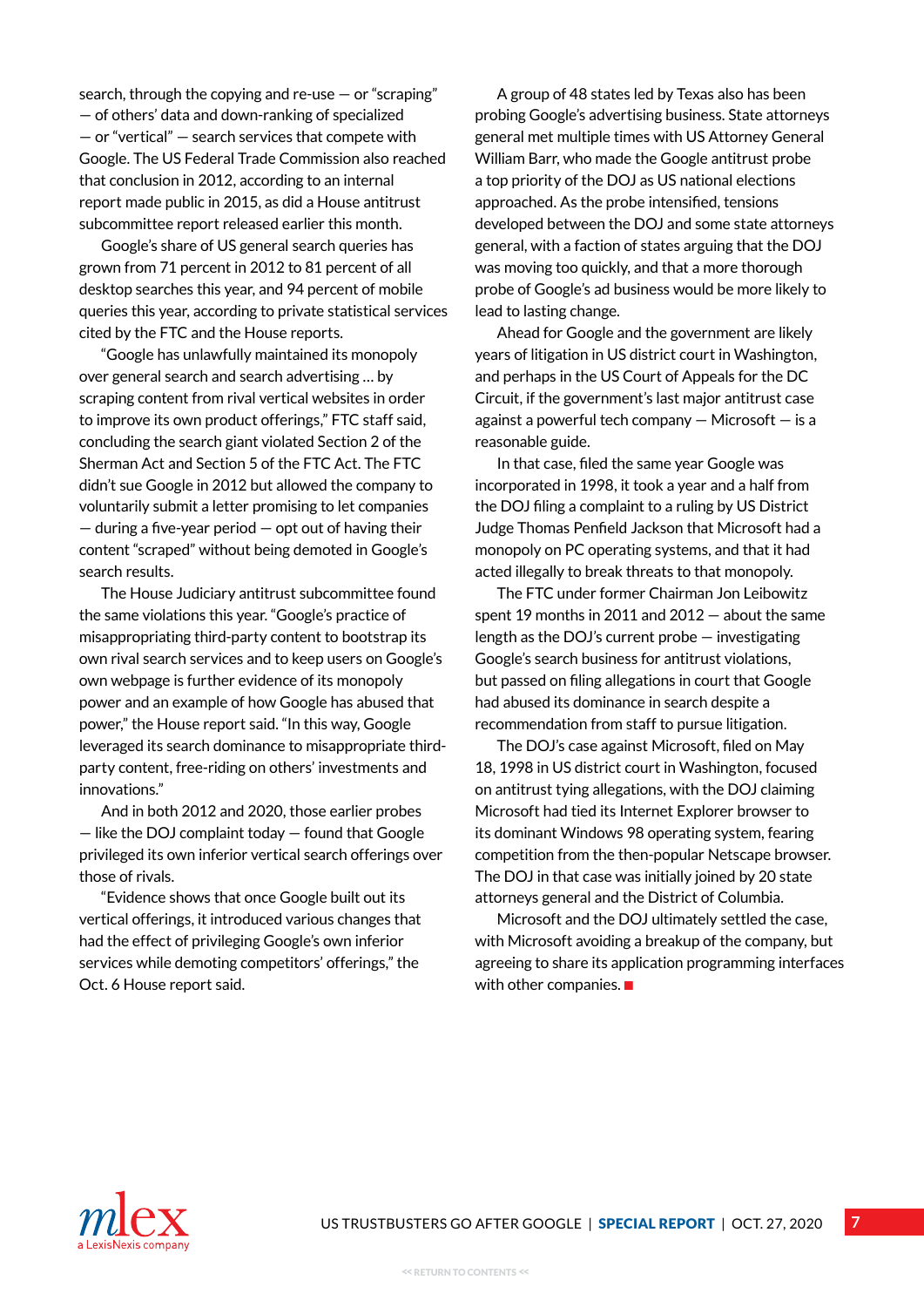## <span id="page-7-0"></span>DOJ targeting Google's restrictive agreements with device makers, wireless carriers and software developers

Google has illegally used its market muscle to force device manufacturers, wireless carriers and software developers into restrictive agreements that allow the company to dominate the markets for search and search advertising, the US Department of Justice and 11 states said in a lawsuit filed today.

### INSIGHT

By Max Fillion

Published on Oct. 20, 2020

oogle has illegally used its market muscle to force device manufacturers, wireless carriers and software developers into restrictive agreements that allow the company to dominate the markets for search and search advertising, the US Department of Justice and 11 states said in a lawsuit filed today.

The antitrust enforcers are asking the US District Court for the District of Columbia to put an end to the agreements, either through an injunction or a restructuring of the company "as needed".

Through the agreements, Google committed device manufacturers and software makers to give Google's search engine exclusive or preferential display at "search access points" on mobile devices and computers, the complaint alleges. Search access points include anywhere a search query might be generated, such as a search bar in a browser or a smart voice assistant such as Siri.

In exchange for control of search access points, Google offered advertisement revenue sharing, including paying Apple billions of dollars a year to be the default search engine on iOS and Safari, the complaint alleges. The company also allegedly obtained control of search access points by threatening to withhold access to Google's Android operating system or other "must have" Google apps.

The agreements have suppressed potential rival search engines from competing and have reduced quality for consumers through inadequate data privacy and security, the complaint alleges.

The complaint harks back to the DOJ's landmark 1990s lawsuit against Microsoft, in which the US Court of Appeals for the DC Circuit "recognized that anticompetitive agreements by a high-tech monopolist shutting off effective distribution channels for rivals" constituted illegal monopolization under the Sherman Act, an accusation that the DOJ and states are now making against Google.

"For years, Google has entered into exclusionary agreements, including tying arrangements, and engaged in anticompetitive conduct to lock up distribution channels and block rivals," the complaint said.

The company is accused of monopolizing the market for search and search advertising. Search text advertising is depicted by the DOJ as a sub-market of search advertising, which includes specialized advertisements such as Google Shopping listings and text advertisements that appear above organic search results.  $\sum$ 

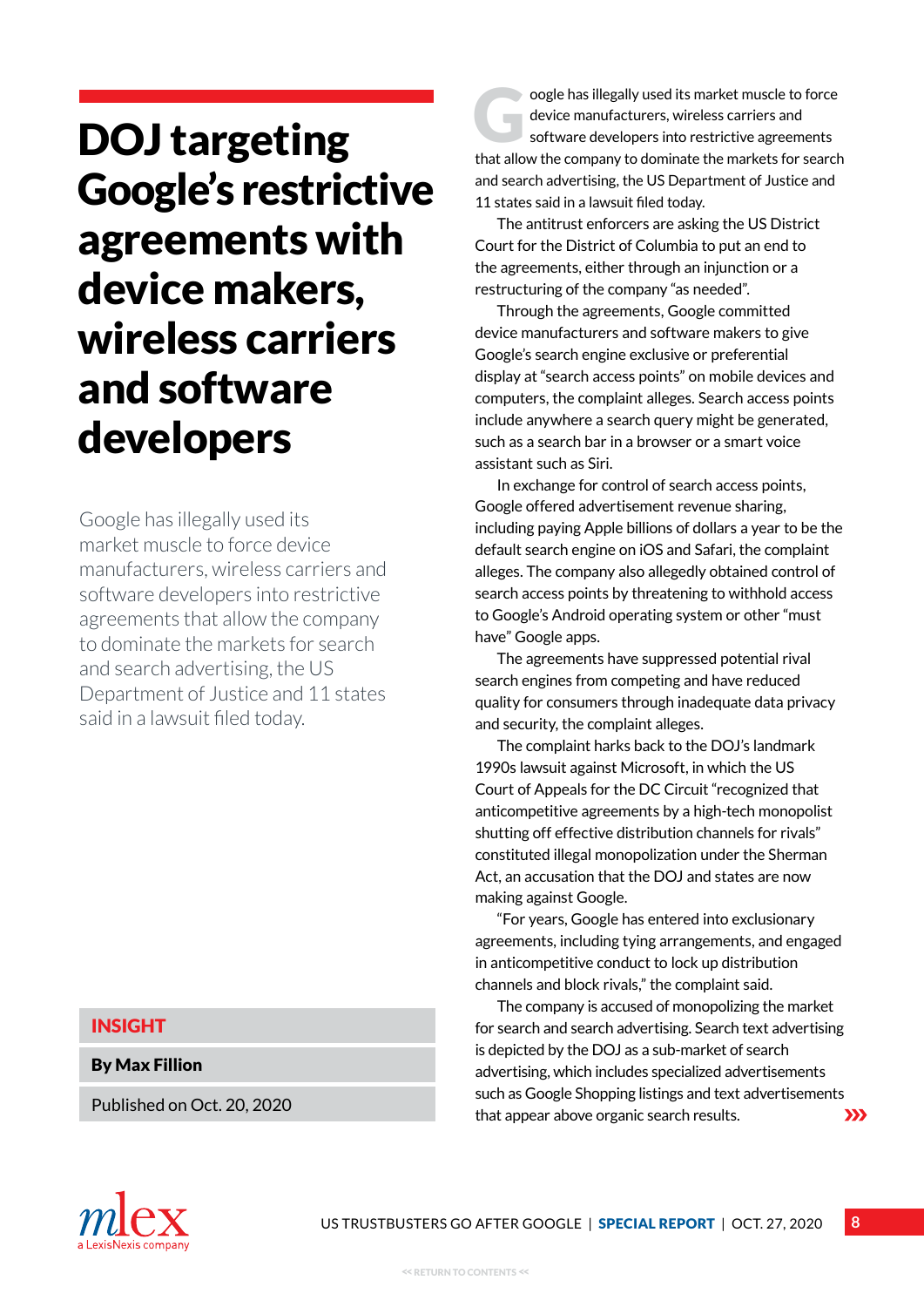The search giant argues that the agreements it struck with device manufacturers and software developers did not prohibit them from doing business with other search engines.

"Yes, like countless other businesses, we pay to promote our services, just like a cereal brand might pay a supermarket to stock its products at the end of a row or on a shelf at eye level," Google's chief legal officer, Kent Walker, said in a blog post today. "So, we negotiate agreements with many of those companies for eye-level shelf space. But let's be clear — our competitors are readily available too, if you want to use them."

Google also argues that the US Federal Trade Commission and other regulators have already examined Google's exclusivity agreements and found them to be legal.

### Revenue sharing

Google in part cemented default status on devices through revenue-sharing agreements, or RSAs, with mobile device manufacturers, computer makers and software developers, the complaint alleges.

In RSAs involving devices that incorporate Google's Android operating system, such as Samsung's, the company requires exclusive distribution as the default search service on the devices. Some of those agreements require blanket coverage for all devices

To maximize payments under an MIA, the complaint says, manufacturers must set Google as the default for all search access points on nearly all of their devices. LG and Motorola have MIAs with Google, the complaint says.

The complaint also spends a great deal of time focusing on the revenue-sharing agreement with Apple, which started in 2005.

The original agreement between the tech behemoths solely covered Apple's Safari browser, but was later extended to additional "search access points" such as Siri, Apple's voice assistant, and Spotlight, Apple's system-wide search feature. The agreement now makes Google the default search service on all significant search access points for Apple computers and mobile devices, the complaint said.

### **TYING**

Google also conditioned access for device makers — such as Samsung, LG and Motorola — to must-have licenses for Google apps and programming interfaces on giving the search company default status on their products, the complaint alleges

Google implements "anti-fragmentation agreements" as a prerequisite for "Mobile Application Distribution Agreements" that allow access to licenses for "musthave" Google apps, according to the complaint. Under anti-fragmentation agreements,

*Google argues that the agreements it struck with device manufacturers and software developers did not prohibit them from doing business with other search engines. It also argues that the US Federal Trade Commission and other regulators have already examined Google's exclusivity agreements and found them to be legal.*

sold, while others provide a "model-by-model" choice, the complaint reads. It notes that the leading US wireless carriers — AT&T, T-Mobile and Verizon — all have RSAs with Google.

Google has recently replaced RSAs in its latest round of negotiations with some Android manufacturers, striking "mobile incentive agreements," or MIAs, the complaint says. Under these, the complaint says, Google pays manufacturers to forgo preinstalling rival search services on their devices and to preload up to 14 additional Google apps.

manufacturers are allowed access to Android operating systems in exchange for committing not to create and distribute "forked" versions of Android. Because Android is an open source application, developers can build on its code to develop "forked" operating systems that might allow for other search engines to have default status.

To avoid this, Google forces companies to commit to not sell devices with forked Android operating systems or to commit to vague Google-controlled technical standards that, in effect, ban forked Android systems, the complaint alleges.  $\sum$ 

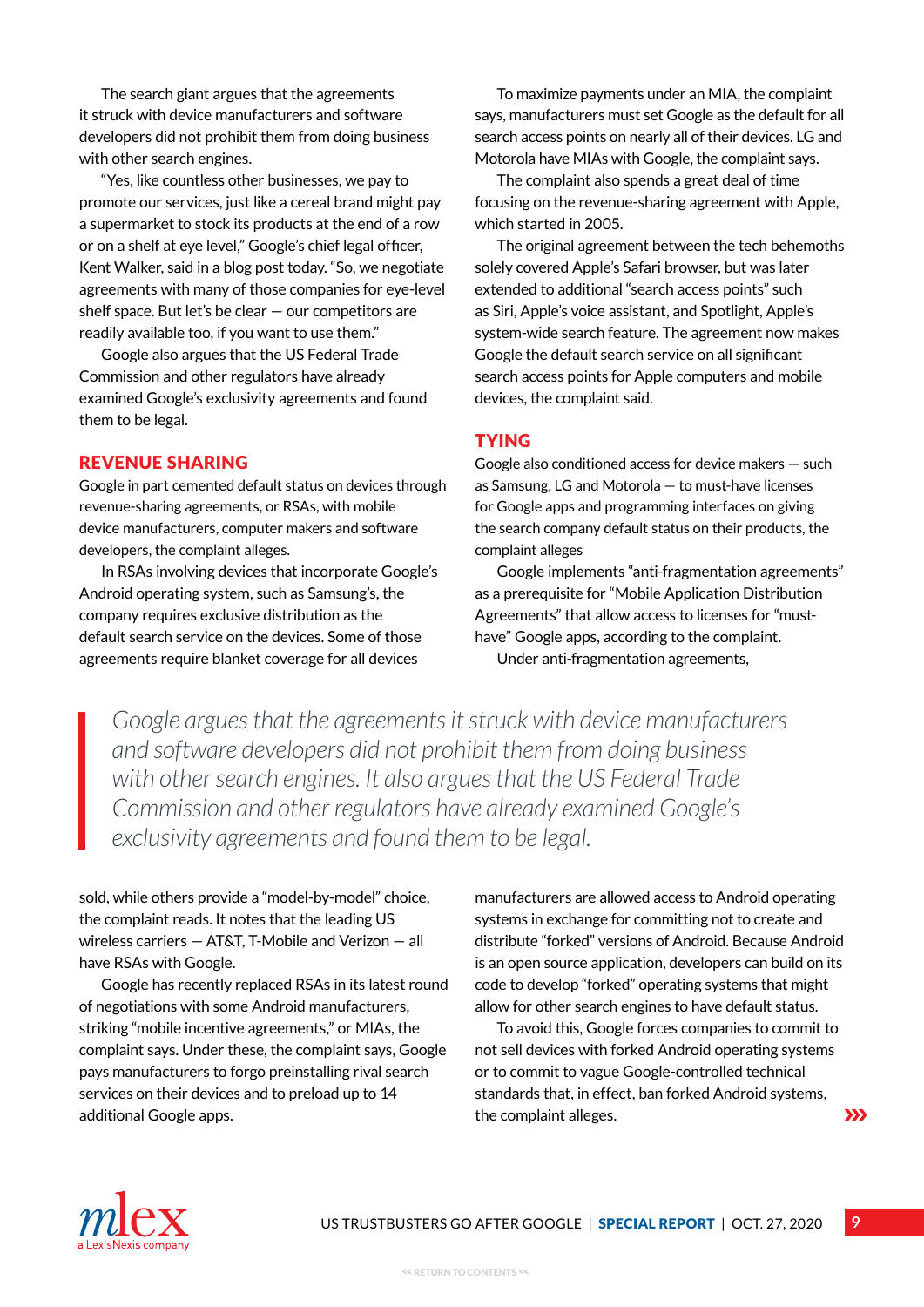

Mobile device manufacturers agree to such antifragmentation or "anti-forking" agreements because they are a precondition for receiving a license for popular Google apps such as Chrome, YouTube, Google Maps and Google's app store, Google Play, the complaint alleges.

"More than 90 percent of apps on Android devices are downloaded through Google Play," the complaint alleges. "For years, Google Play has been the only commercially significant app store option for Android manufacturers."

Google beat similar claims when US District Judge Beth Labson Freeman dismissed a complaint brought by Android device purchasers from Kentucky and Iowa for allegedly forcing device manufacturers to pre-load Android apps on their smartphones and tablets. Labson Freeman found that the purchasers had not sufficiently alleged any harm under federal or state antitrust laws.

### IoT and the future

Now that Google has cemented itself as the default search engine across the current generation of computers and

mobile devices, the company is looking to cement its status in Internet of Things devices that are rapidly gaining prominence as their technology develops, according to the complaint.

The complaint says that these devices create new search access points through the likes of voice assistants embedded in everything from cars to refrigerators. Google is trying to capture the emerging search access points by imposing similar exclusionary contracts on next-generation devices, the complaint states.

On top of that, Google is refusing to license its voice assistant, Google Assistant, to IoT device manufacturers that would host another voice assistant, such as Apple's Siri, simultaneously.

The complaint seeks to stop Google from further implementing these allegedly exclusionary agreements in the next generation of devices.

"For the sake of American consumers, advertisers, and all companies now reliant on the internet economy, the time has come to stop Google's anticompetitive conduct and restore competition," the complaint says.  $\blacksquare$ 

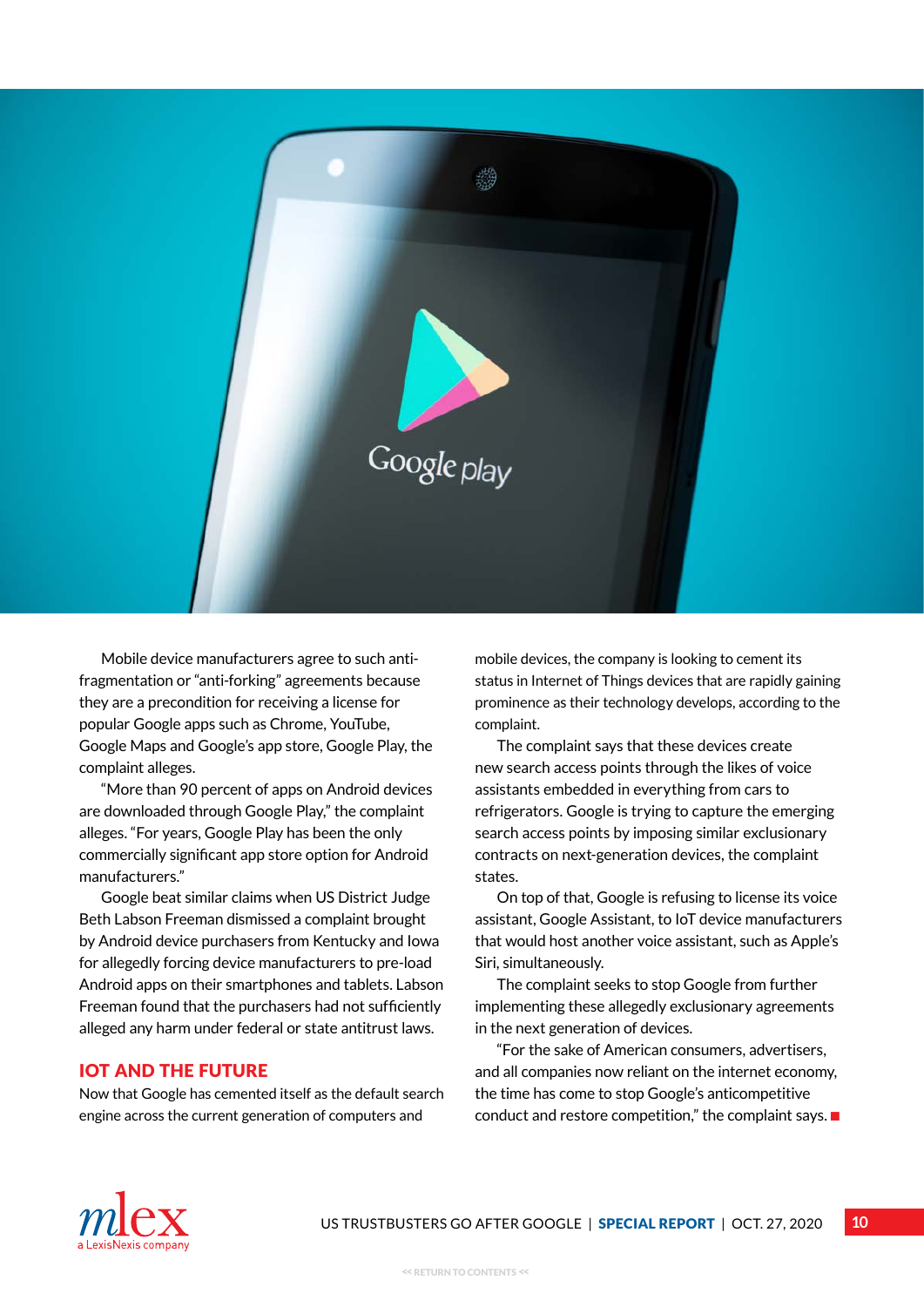## <span id="page-10-0"></span>Google says it defeats competitors because in online search, it's top shelf

Google today pushed back on the US Department of Justice's claim that it used a network of exclusivity agreements to illegally extend the company's monopoly on search and digital advertising, using a concept most everyone can understand: supermarket shelf space secured by payments from cereal brands. The competition analogy over digital "shelf space" is central to the four key arguments it plans to make in its defense to the DOJ antitrust suit.

### **COMMENTARY**

By Mike Swift

Published on Oct. 20, 2020

oogle today pushed back on the US Department of Justice's claim that it used a network of exclusivity agreements to illegally extend the company's monopoly on search and digital advertising, using a concept most everyone understands: supermarket shelf space.

Other tech companies control that digital "shelf space," including Microsoft through its Windows operating system on computers; Apple, Samsung and LG through their smartphone screens and AT&T and Verizon though wireless carrier agreements. Google will argue in US courts that the deals it has signed to secure that digital shelf space don't violate antitrust laws in large part because those deals don't foreclose access to rivals.

The estimated \$8 billion to \$12 billion it pays Apple each year to be the default search engine on the iPhone is no different from General Mills paying a supermarket chain to secure shelf space for Cheerios cereal, the search and ads giant says.

"Yes, like countless other businesses, we pay to promote our services, just like a cereal brand might pay a supermarket to stock its products at the end of a row or on a shelf at eye level," Google's chief legal officer, Kent Walker, said in a blog post today. "So, we negotiate agreements with many of those companies for eye-level shelf space. But let's be clear — our competitors are readily available too, if you want to use them."

Google plans to make four key arguments in its defense, senior executives told MLex and other reporters in a background briefing today.

One argument is that consumers are already getting a great deal because the digital services Google offers are free or have prices that are dropping.

Two, mobile apps have changed everything since the DOJ sued Microsoft for tying its browser to Windows in 1998. With one tap, an Android phone user can download an app that allows her to do a general search, or to access a specialized search for hotels, flights, or the best restaurant nearby.

In the third argument, Google says the ad revenues of big competitors such as Amazon and Apple are growing.

But particularly, Google says in its fourth argument, the DOJ has misread the antitrust laws in alleging Google violated the Sherman Act because the enforcer has failed to claim Google foreclosed access to rival search engines such as DuckDuckGo, Microsoft's Bing or any other digital competitor.  $\sum$ 

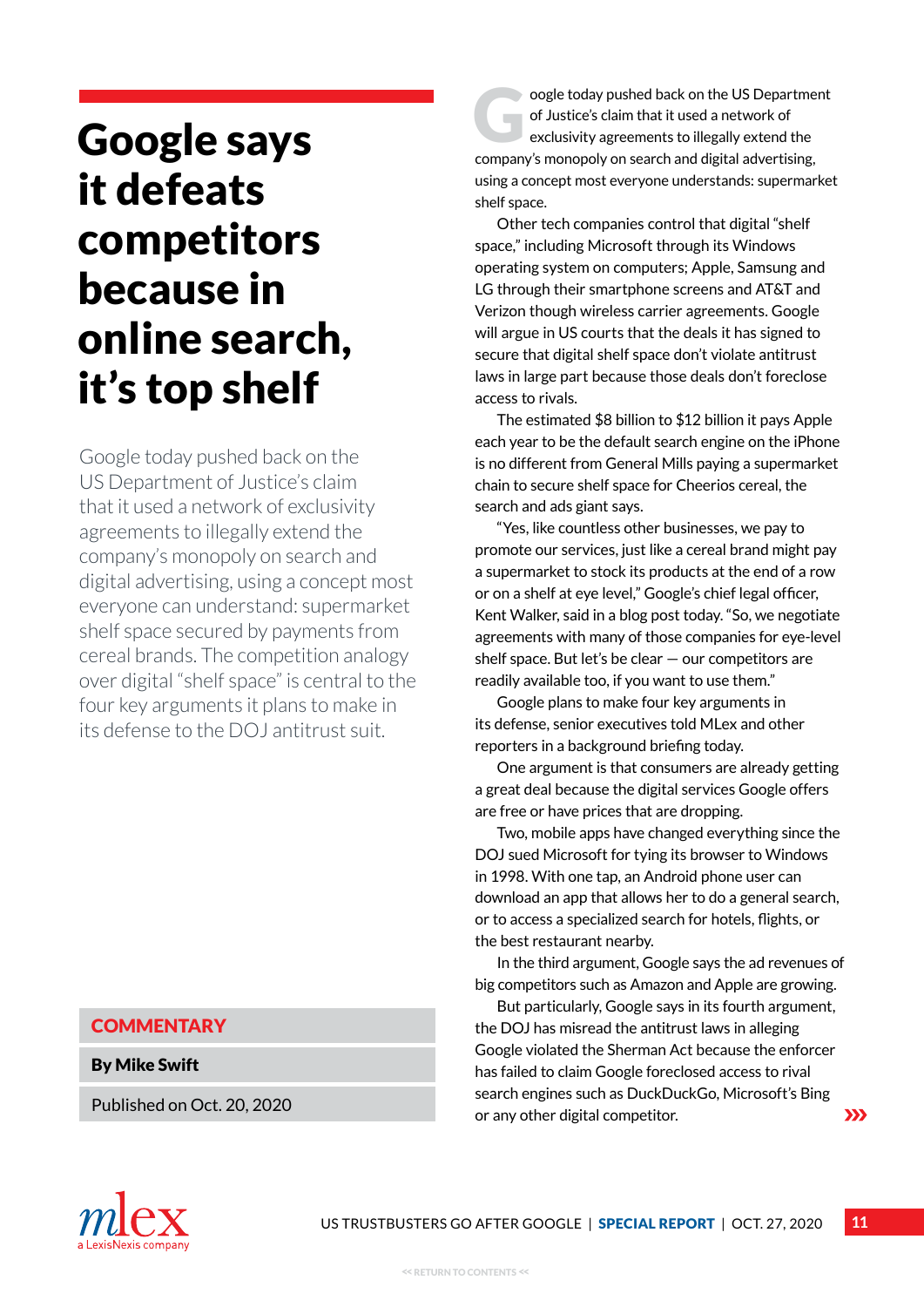That's the nub of the dispute that a federal judge in Washington will have to decide, because the essence of the DOJ's argument is that the web of exclusive deals Google has built over the years do foreclose consumers from accessing the services of its rivals.

Because most consumers never change their defaults, the fact they can technically do so doesn't matter much. Default status essentially equals exclusivity and the ability to foreclose rivals from access, the DOJ argues in today's complaint.

"Google is a monopolist in the general search services, search advertising, and general search text advertising markets," the DOJ said in its 64-page complaint. "Google aggressively uses its monopoly positions, and the money that flows from them, to continuously foreclose rivals and protect its monopolies."

Google argues that consumers would be harmed by being forced to accept lower-quality search results, and

One index of the value of the default agreements is the amount Google pays Apple to be the default on the iPhone. That number has grown enormously from just over the \$1 billion it paid Apple in 2014, a number MLex was the first to report.

Google will also point to its triumph over a private lawsuit making similar antitrust claims about the Mobile Application Distribution Agreements, or MADAs, that require smartphone makers using Android and the Google Play app store to preload Google search, Gmail and other apps on their devices.

Whether a federal judge agrees with Google's cereal metaphor remains to be seen. For one thing, there are far more choices of cereal brands in most grocery stores than there are general search engines on the Internet.

And Google's argument that the DOJ favors forcing consumers to use lower-quality search engines might raise the question of why those rivals' results are less

*Particularly, Google says in its fourth argument, the DOJ has failed to claim that it foreclosed access to rival search engines such as DuckDuckGo, Microsoft's Bing or any other digital competitor. That's the nub of the dispute that a federal judge will have to decide, because the essence of the DOJ's argument is that the web of exclusive deals Google has built over the years do foreclose consumers from accessing the services of its rivals.*

would pay more for phones, if the DOJ suit succeeds and a court orders the company to make changes from the current state of the market.

The US Federal Trade Commission and other regulators already put Google's exclusivity agreements under a microscope and found them to be legal, the search giant said, quoting former FTC acting Chair Maureen Ohlhausen saying of Google's default deals that, "Simply put, I was not presented with any evidence to indicate that these arrangements were anything other than procompetitive."

Moreover, Apple made Google the default search engine on the iPhone because it compared search engines and preferred Google's, with the search giant today quoting no less an authority than Apple CEO Tim Cook that Google's "search engine is the best."

useful. One element boosting quality in general search is the volume of queries a search engine sees, and Google's deals with Apple and others have channeled it billions of queries.

"I don't think anyone would argue that Cheerios has a monopoly on cereal. Defaults really influence people; that's why Google is willing to pay for them," said Charlotte Slaiman, the competition policy director for Public Knowledge, a digital rights group that is a critic of Google's practices.

One thing a court may look at, Slaiman said, is the cumulative effect of Google's default deals. "Google has been benefiting from them for a long time, and Google has a really strong position now," she noted. "But the question is, in the absence of these default agreements, would Google still be on top?" ■

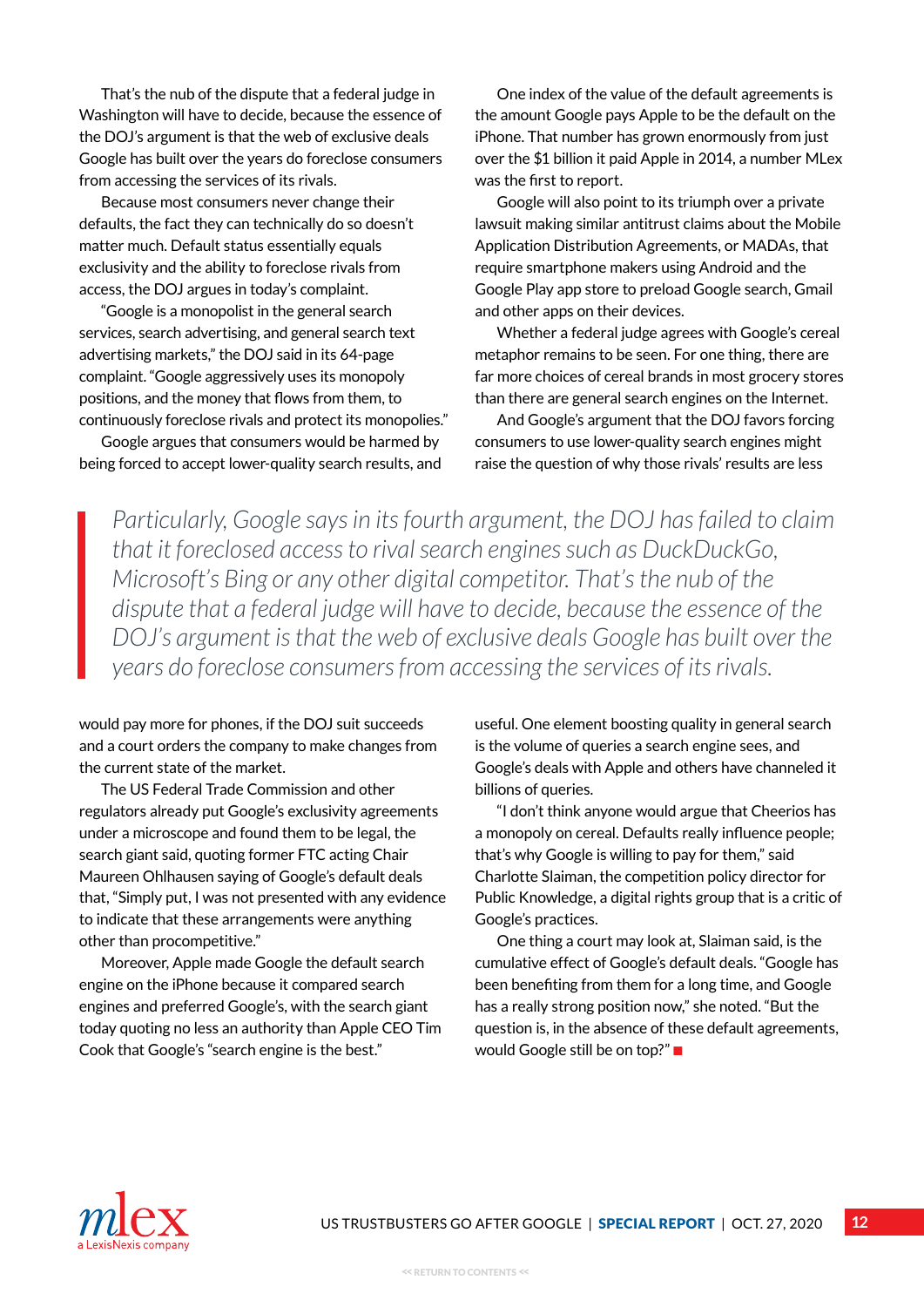# <span id="page-12-0"></span>Google  $Q$  How to win an antitrust case  $\gamma$



Reset Your Pa...

**Web Store** 

Add shortcut

 $\div$ 

## Google's past defeat of antitrust claims portends tough fight for DOJ

### **COMMENTARY**

By Amy Miller

Published on Oct. 20, 2020

hile the US Department of Justice may be<br>seeking a court order "to restore competit<br>conditions in the markets affected by Goo seeking a court order "to restore competitive conditions in the markets affected by Google's unlawful conduct," getting one could prove difficult.

Google defeated similar antitrust claims in federal court six years ago, and will use many of the same legal arguments to fight the DOJ's antitrust allegations: that there is ample competition in the markets for search, digital ads and smartphone apps, Google said today.

Back in 2014, Android device purchasers from Kentucky and Iowa sued Google for allegedly forcing device manufacturers to pre-load Android apps on their smartphones and tablets.

Google violated the Sherman Act, the Clayton Act and California's Cartwright Act by requiring manufacturers such as Samsung, LG Electronics and HTC to sign "mobile application distribution agreements," or MADAs, making Google the default search engine on their products, consumers claimed. As a result, consumers overpaid for their smartphones, they alleged.

"Because consumers want access to Google's products, and due to Google's power in the US market for general handheld search, Google has

 $\sum$ 

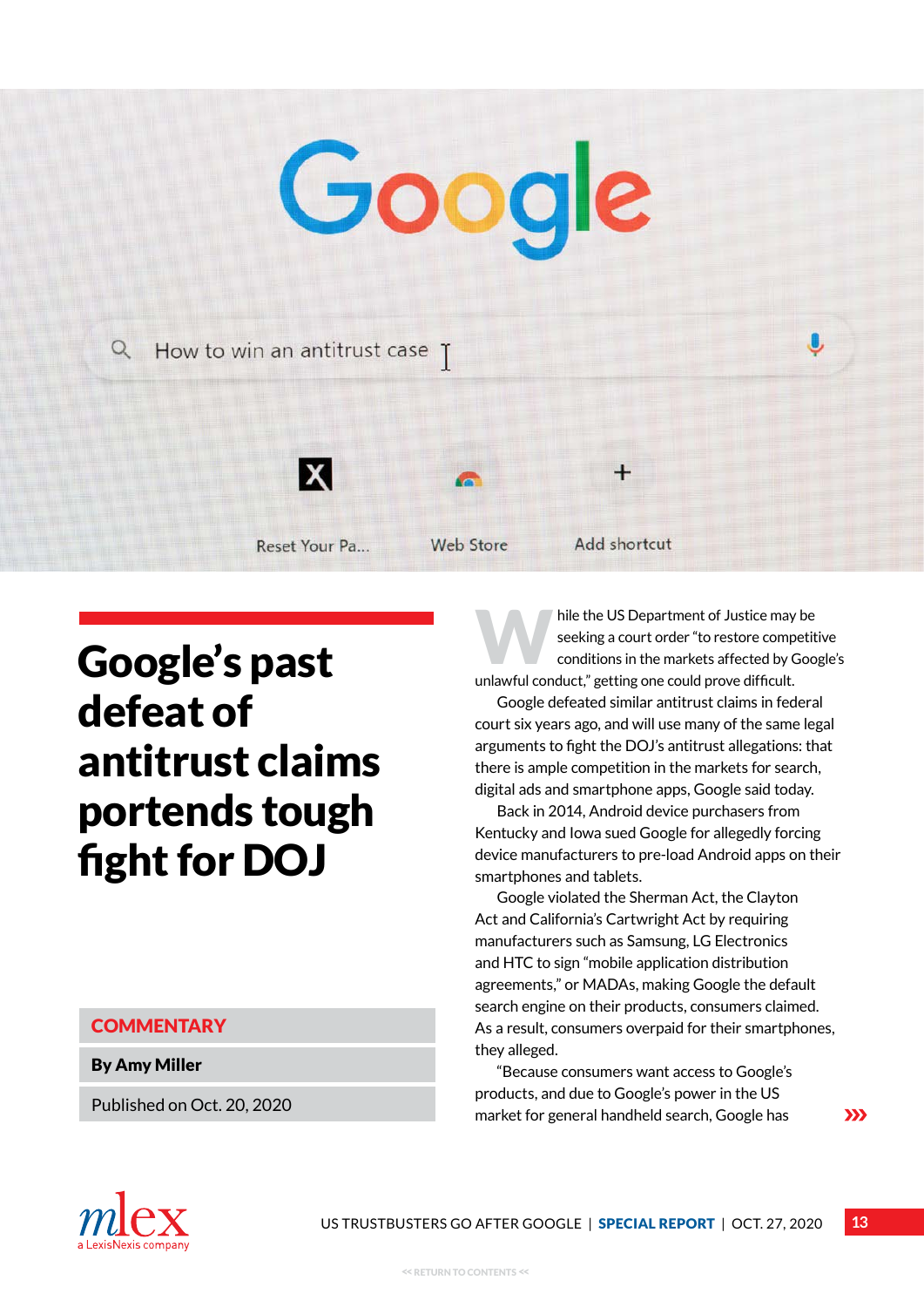unrivaled market power over smartphone and tablet manufacturers," they said.

The allegations mirrored complaints made by FairSearch, an association that lobbied against Google's alleged behavior, in a complaint to the European Commission earlier that year. The DOJ's complaint filed today also echos complaints made to the commission.

Google urged US District Judge Beth Labson Freeman to dismiss the consumers' lawsuit, arguing that device makers have "full discretion" over whether to use the Android operating system, which is licensed for free, on their devices.

They can choose which Google apps to offer on those devices, Google said, and don't have to license and preload any Google apps to use the Android mobile operating system. Consumers are also free to download any app they would like, the company said.

"Google's conduct is not only fully consistent with but actually promotes lawful competition," Google said.

Labson Freeman sided with Google in February 2015 and dismissed the consumers' claims, finding they had not sufficiently alleged any harm under federal or state antitrust laws.

They didn't allege enough facts to show that Google's conduct prevented mobile device users from freely choosing among search products or prevented competitors from innovating, Labson Freeman said.

Consumers tried to tie the effect of the MADAs to the markets for general Internet search and handheld search, hoping to show harm to competition, Labson Freeman said. But they failed to show a relationship between the two markets and the MADAs, she said.

For example, they only claimed that the Android operating system had a 51.7 percent share of the US smartphone market, and failed to explain how the MADAs substantially hurt competition in the relevant market for handheld searches when the agreements only cover a subset of Android devices, she said.

"To be sure, this is a close call," Labson Freeman wrote. "However, the court must insist on greater specificity in pleading."

Labson Freeman gave the consumers permission to amend and refile their allegations, but they opted to settle the case two months later.  $\blacksquare$ 

*Consumers tried to tie the effect of the mobile application distribution agreements to the markets for general Internet search and handheld search, hoping to show harm to competition, Judge Beth Labson Freeman said. But they failed to show a relationship between the two markets and the agreements, she said.*

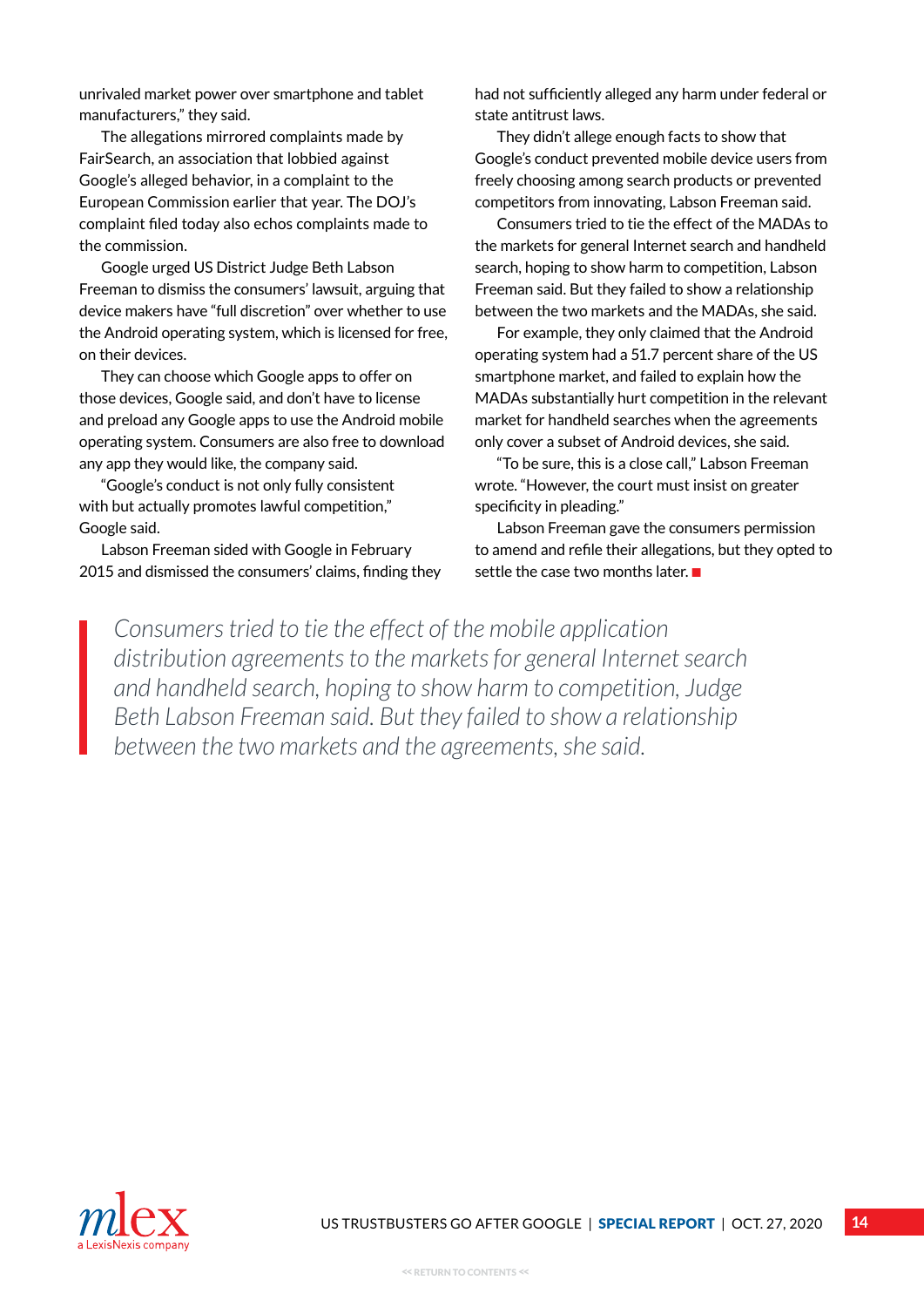## <span id="page-14-0"></span>Google's relationship with Apple features prominently in DOJ's landmark lawsuit

oogle's revenue-sharing agreements with Apple<br>have allowed the search giant to choke off<br>potential competitors, according to a landmark have allowed the search giant to choke off lawsuit against Google filed in a federal court today by the US Department of Justice and 11 state attorneys general.

Google pays Apple an estimated \$8 billion to \$12 billion per year in advertising revenue in exchange for "privileged access to Apple's massive consumer base," the lawsuit says — with the two companies' financial interests clearly aligning. While only Google is accused of illegal behavior, the DOJ lawsuit paints a picture of the two tech giants working hand in glove to maintain Google's alleged monopoly.

There's good reason for this: By the company's own estimates, almost 50 percent of its search traffic originates on Apple devices. Meanwhile, the revenues Google shares with Apple make up around 15 to 20 percent of Apple's worldwide net income.

DOJ officials were clear today that the lawsuit is just the first step in their move to crack down on anticompetitive digital monopolies. The department is also probing Apple over allegations it has abused its dominance in the app distribution market.

Google and Apple have a long and close shared history, even though they compete in the sense of controlling the world's two dominant mobile operating systems, Android and iOS. Google's former chief executive officer, Eric Schmidt, was for example a longtime member of Apple's board of directors.

### INSIGHT

By Michael Acton & Mike Swift

Published on Oct. 20, 2020



Much as the DOJ accused Google and Apple a decade ago of illegally divvying up a limited pie of engineering talent in Silicon Valley, today's complaint addresses how the CEOs of the two companies in 2018 — Apple's Tim Cook and Google's Sundar Pichai — met to apportion advertising revenue from search.

The DOJ accuses Google of handing Apple a cut of its monopoly search advertising profits. In return, Apple ensures Google is the default search engine on its devices, blocking out potential competitors and denying them the opportunity to scale up and challenge its dominance.

Following the 2018 meeting between the CEOs, "a senior Apple employee wrote to a Google counterpart: 'Our vision is that we work as if we are one company,'" the suit says. Google, it claims, views the loss of its default status on Apple devices as a "Code Red" scenario, as the advertising revenue generated through Apple's Safari browser is a key source of revenue.

The current revenue-sharing agreement between the two companies covers approximately 36 percent of all general search queries in the US, including both mobile and computers.

"By paying Apple a portion of the monopoly rents extracted from advertisers, Google has aligned Apple's financial incentives with its own," the lawsuit says.

Google has called the DOJ's suit "deeply flawed," and claims it competes fairly with the likes of Microsoft's Bing to cut deals with device makers.

Apple didn't respond to a request for comment.  $\blacksquare$ 

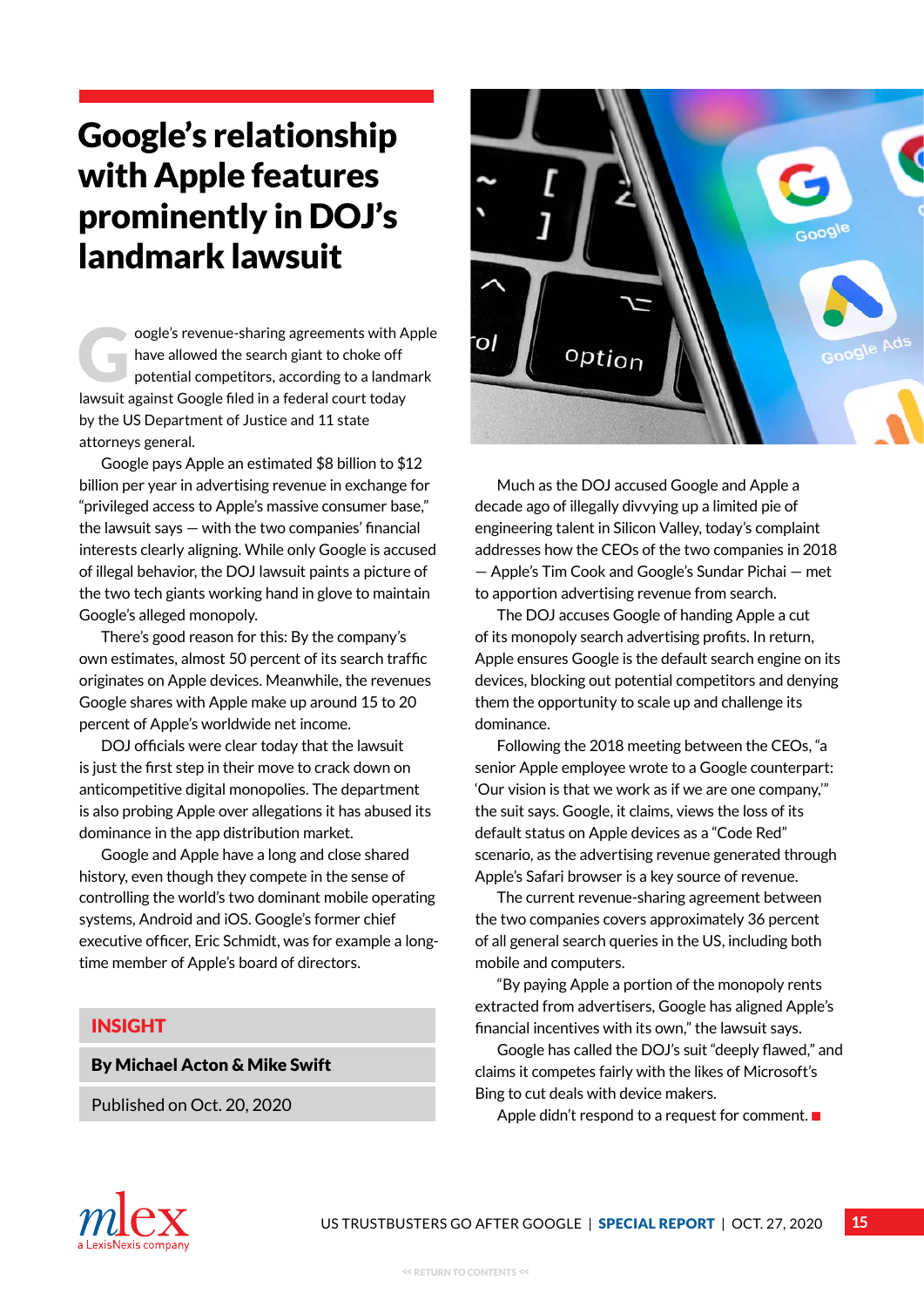## <span id="page-15-0"></span>DOJ's Google suit mirrors EU's Android case, with internal documents revealing smoking guns

A complaint against Google filed by the US Department of Justice is the spitting image of EU findings from 2018 into Android, with the technology giant's internal communications — a prominent feature of the suit — revealing several similar smoking-gun references aimed at nailing the tech company's alleged anticompetitive practices.

### **COMMENTARY**

By Khushita Vasant

Published on Oct. 20, 2020

EU findings from 2018 into Android, with the US<br>
EU findings from 2018 into Android, with the Department of Justice is the spitting image of technology giant's internal communications — a prominent feature of the suit — revealing several similar smoking-gun references aimed at nailing the tech company's alleged anticompetitive practices.

Among other things, the DOJ lawsuit attacks Google for allegedly anticompetitive agreements with Android phonemakers to pre-load Google's search engine on their phones, making it too difficult for rival search engines to compete.

The highly anticipated 64-page complaint features tidbits from internal documents in which Google employees discuss plans for Android to be "poised for world domination" and devise a belt-and-suspenders strategy to drive searches to Google and away from rivals on Android devices.

### **SEARCH, ANDROID**

Both the DOJ and the EU agree that general search service is a relevant antitrust market and that Google is dominant in their geographies. The EU has previously said that general search services and specialized search services are two types of search services that are complements, rather than substitutes.

The agencies concur on the relevance of search advertising and how it serves to strengthen Google's dominant position in general search services.

Similar to its European counterpart's findings, the DOJ complaint delves into how Google allegedly maintains its monopoly status by leveraging products such as the Android operating system to enter into exclusionary agreements — including tying arrangements — to lock up distribution channels. In July 2018, the EU found Google's revenuesharing agreements, or RSAs, with mobile device manufacturers such as LG, Motorola, and Samsung anticompetitive. In the US, agreements with carriers such as AT&T, T-Mobile/Sprint, and Verizon are aimed at controlling the distribution of search and search ads.

In internal documents provided to the DOJ, Google ponders: "How can we conquer the world's major wireless markets simultaneously?" The Android operating system was open-source, but control over it has always been a critical issue for Google, according to the complaint, which cited an Android team

 $\sum$ 

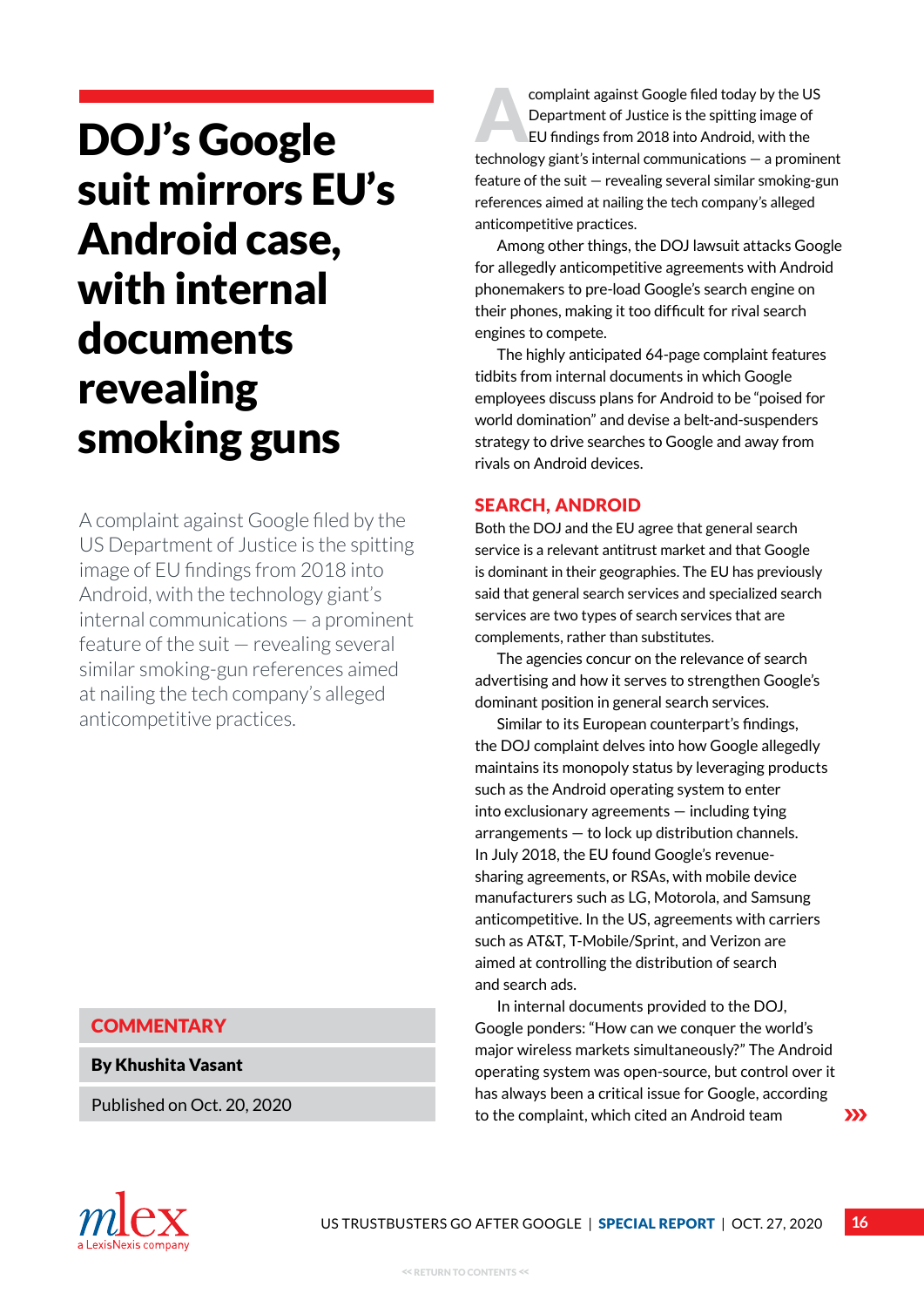

leader asking in 2010: "How do we retain control of something we gave away?"

The DOJ and EU allude to the same smokinggun references in Google e-mails that cite a set of contractual carrots and sticks that empower Google, as one e-mail put it, to "own the ecosystem" and thwart rival mobile ecosystems from developing and supporting a different search provider.

Along with references to restrictive agreements called "anti-fragmentation" contractual terms — that Google imposed on mobile phonemakers, the DOJ also echoed EU findings on other restraints. For instance, if a manufacturer of an Android OS device wants to pre-install the popular YouTube or Google Maps apps on devices sold in the US, it has to "pre-install" the Google Play app store as well.

The DOJ alleged that to help the Android ecosystem achieve critical mass and to advance the network effects, Google "shared" its search advertising and app

store revenues with distributors as further inducement to give up control.

The DOJ claims that Google's anti-fragmentation mandate and approval of devices before launch is a "poison pill" to prevent manufacturers from deviating from the Android ecosystem. In the EU, Google has defended anti-fragmentation contractual terms, citing security concerns and the incompatibility of some app stores with the Android OS, but in October 2018, the company announced it was removing restrictions on Android to comply with the EU antitrust decision.

Missing in the EU findings is the DOJ's allegation that Google uses its control over hardware products to protect its search monopoly. The DOJ suit cites internal documents that say hardware products also have "HUGE defensive value in virtual assistant space AND combatting query erosion in core Search business."

The US suit echoes EU antitrust chief Margrethe Vestager's comment from July 2018 that "Google has  $\sum$ 

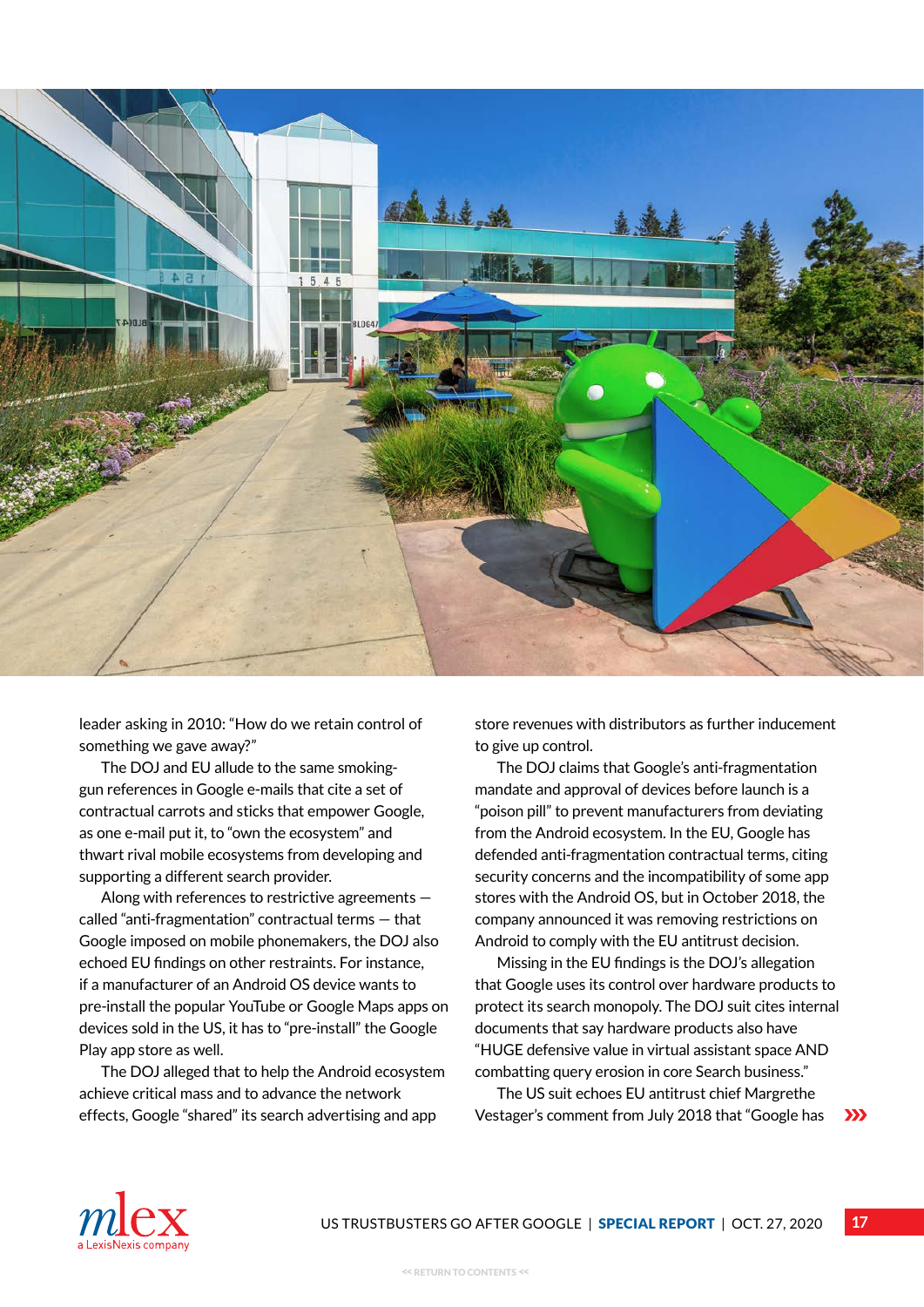used Android as a vehicle to cement the dominance of its search engine". Though the DOJ complaint is roughly one-fifth the length of the EU's non-confidential 328 page finding, it distills the essence of the EU's findings on Google's conduct.

### Voice search, browser agreements

While the EU findings briefly acknowledge Google's voice search as one of several entry points through which general search services can be accessed on smartphones, the DOJ goes a step further in outlining its significance.

"Internal Google documents have recognized that the 'voice platform will become the future of search' and financial projections for the assistant category recognize 'search defensive value,' " the DOJ complaint said.

The complaint also highlights Google's alleged refusal to license its Google Assistant to Internet of Things device manufacturers that would host another voice assistant simultaneously through a feature commonly known as "concurrency." Concurrency would mean rival voice assistants could challenge Google for control over the way users access the Internet generally, which the company sees as "too great a competitive risk," the DOJ said.

The DOJ complaint, however, does not mention the EU finding that Google's voice service provides it with

behavioral data that can be leveraged to improve its search and advertising services, which in turn reinforces its position in those market segments.

While EU findings focus on Google's agreements to bundle its search engine and the Chrome browser on Android devices, the DOJ goes further and takes issue with the California-headquartered company's agreements to make Google the default search engine on browsers such as Apple's Safari and Mozilla's Firefox on desktops and laptops.

This action forecloses a critical avenue for search competitors to enter the market or increase distribution, when viewed alongside Google's monopoly and other anticompetitive practices, the suit says.

And while the EU's findings were focused on past harm, the DOJ suit also addresses forward-looking aspects of Google's conduct, highlighting internal documents that it says show "Google sees that 'Alexa and others may increasingly be a substitute for Search and browsers with additional sophistication and push into screen devices.' "

The lawsuit warns that as an increasing number of searches will be made on next generation devices such as smart watches, smart TVs, and connected automobiles, Google "is positioning itself to control these emerging channels" for search distribution and exclude rivals.  $\blacksquare$ 

*The DOJ and EU allude to the same smoking-gun references in Google e-mails that cite a set of contractual carrots and sticks that empower Google, as one e-mail put it, to "own the ecosystem" and thwart rival mobile ecosystems from developing and supporting a different search provider.*

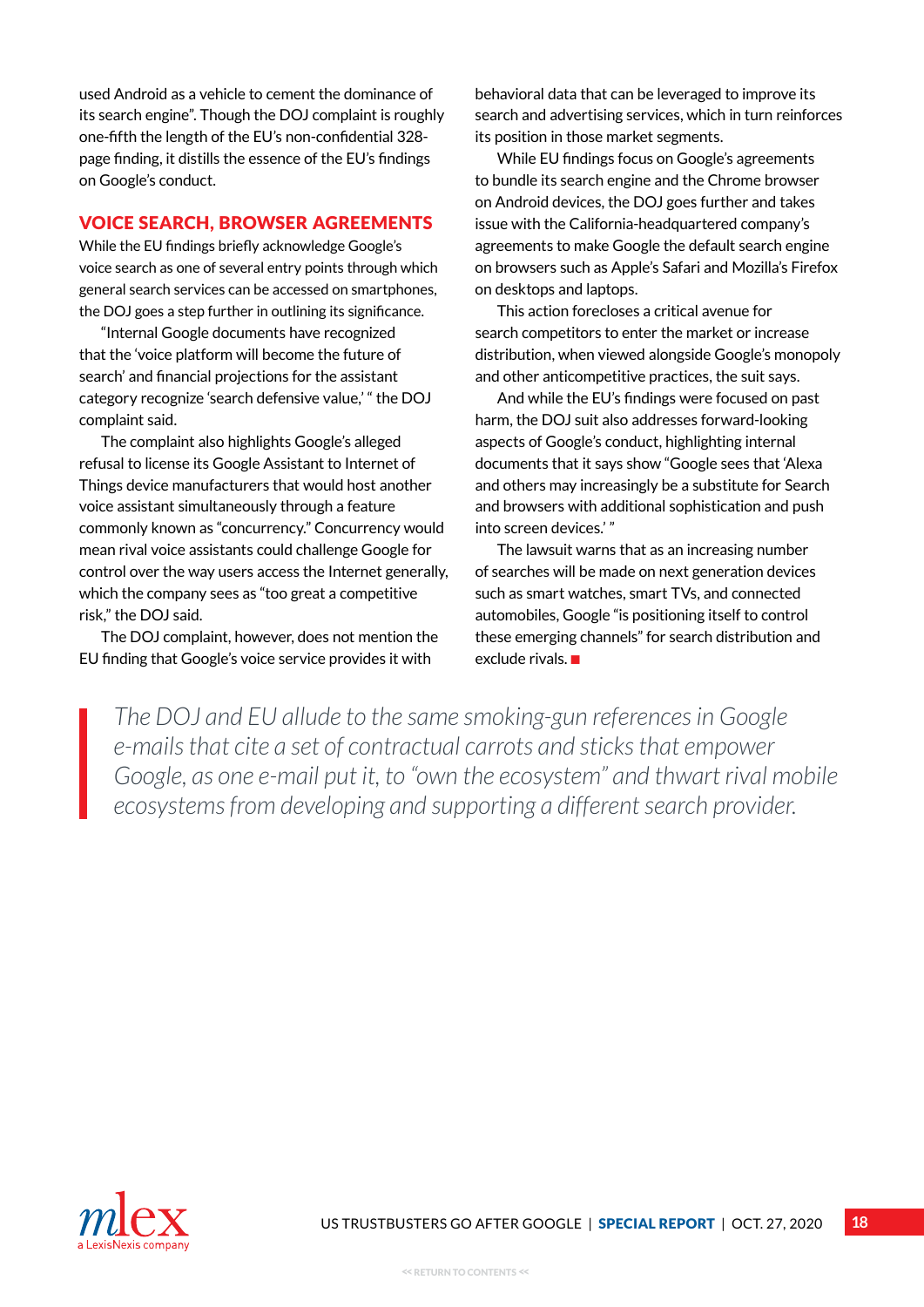## <span id="page-18-0"></span>DOJ lawsuit may also affect Google's display ad dominance

Today's antitrust lawsuit against Google filed by the US Department of Justice is as notable for what it doesn't allege anticompetitive behavior by the searchengine giant in display advertising — as for what it does.

### **COMMENTARY**

By Dave Perera

Published on Oct. 20, 2020

oday's antitrust lawsuit against Google filed by the US Department of Justice is as notable for what it doesn't allege — anticompetitive behavior in display advertising — as for what it does.

The suit takes aim at Google's "general search services, search advertising, and general search text advertising — the cornerstones of its empire," as Justice attorneys wrote in a complaint lodged with the US District Court for the District of Columbia.

Although likely a disappointment to Google's many critics in the display ad business, the suit has the potential to diminish Google's prominence in that market because of the way the tech company crosspollinates search with its other advertising businesses.

Google grew over the past decade from non-entity to powerhouse in the market for placing ads wedged alongside, smack in the middle of, or hovering above the webpages of third-party publishers across the Internet — a business buoyed in great measure by Google's trove of data about the characteristics and interests of individual Internet users. Online banner, video and audio advertising together amounted to a \$60 billionplus market in 2019, according to the Interactive Advertising Bureau.

At each step of the process between buying and showing display ads, Google controls half to all intermediary software platforms' market share, the UK competition authority concluded earlier this year.

Google built its position by acquiring and building up a string of behind-the-scenes digital properties that connect buyers of advertising with sellers of virtual ad space, the so-called "ad tech stack."

Google's dominance of the ad tech stack has certainly drawn the attention of some regulators, including a coalition of attorney generals from nearly every US state expected make display advertising the centerpiece of a forthcoming lawsuit stemming from their own antitrust investigation into Google.

Internationally, the Australian competition authority is expected to publish, before the end of this year, a report on digital advertising services. European antitrust enforcers have initiated an investigation into Google's management of video ads, while EU regulators are ramping up to study the "privacy and economic impact" of the advertising technology industry.

Justice attorneys today didn't rule out augmenting their complaint with additional allegations as the case proceeds. "I don't think we're able to get into

 $\sum$ 

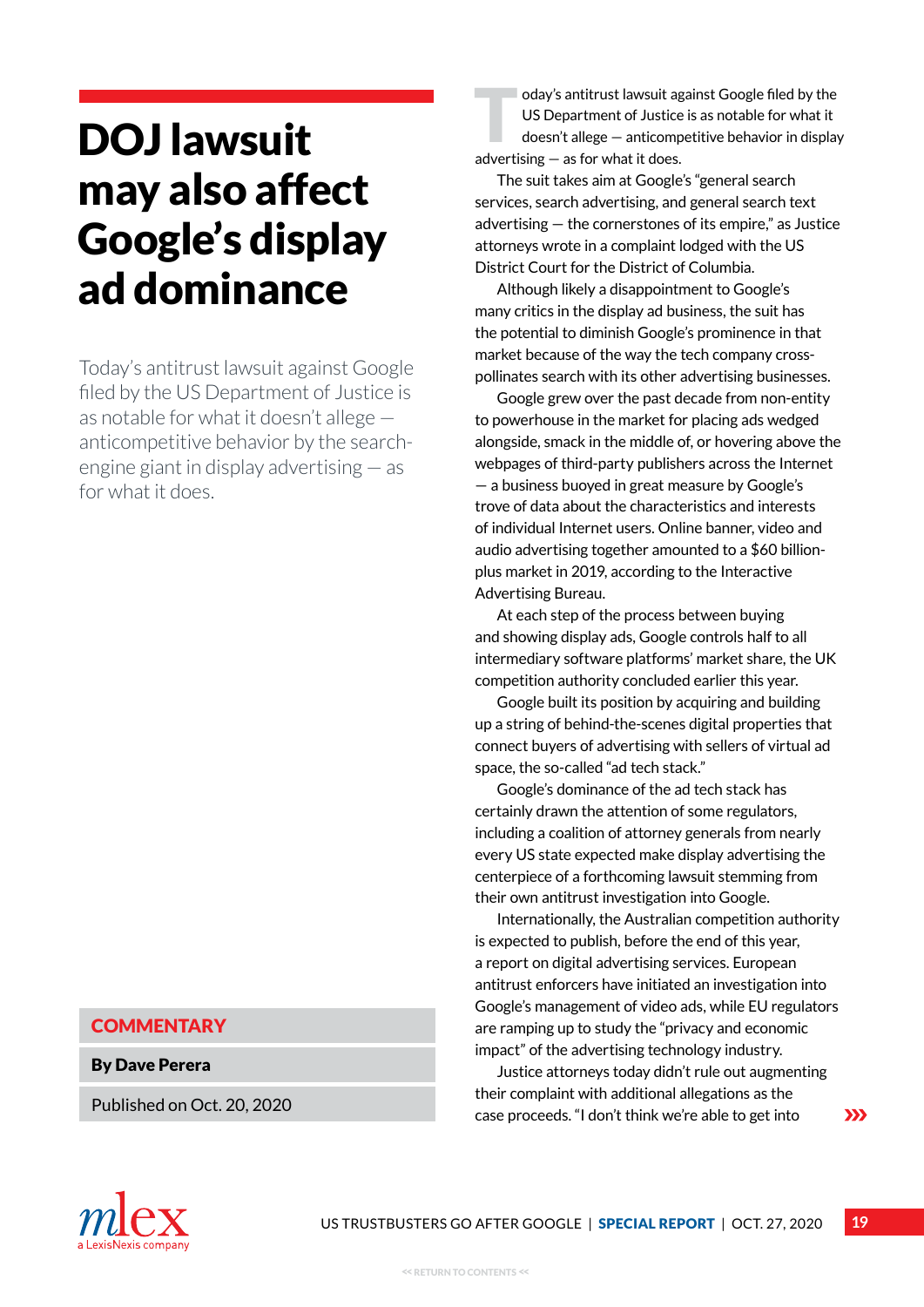any litigation strategy," said Ryan Shores, a senior DOJ advisor for technology industries, during a press call when asked about the potential for folding other concerns into the federal case.

Even without a concerted federal case against display advertising, a remedy that results in more competition for Internet search would likely affect Google's ability to entice buyers into its ad tech stack.

For one thing, search history, especially terms indicating an individual is actively looking for specific products or services, is extremely valuable to advertisers. The more information advertisers receive about the person about to load an ad-stuffed webpage, the more valuable the ad space. Google accounts for roughly 80 percent of general search queries in the US.

Verizon Media — parent company to AOL and Yahoo — told the UK Competition and Markets Authority in February that search data is "some of

*Even without a concerted federal case against display advertising, a remedy that results in more competition for Internet search would likely affect Google's ability to entice buyers into its ad tech stack. For one thing, search history, especially terms indicating an individual is actively looking for specific products or services, is extremely valuable to advertisers.* 

the most valuable data in the advertising market as a whole." The more advertising buyers perceive an advantage in using Google products for placing ads because of the richness of the company's targeting data, the more the tech giant dominates the display ad market.

In late 2018, Google made it even easier to collect user data by automatically logging users into the Chrome browser anytime they log on to another Google service such as Gmail.

Google may also be guilty of using its market power in search advertising to funnel business into its display ad business. Advertisers using the Google Ads product to purchase keyword advertising for search engine result pages find themselves automatically enrolled in a display ad campaign, the UK markets authority said in its report.

"Google has managed to leverage part of its search advertiser base to increase its importance as a source of demand in open display," the report stated.

Google's reading of the interplay between its search and display advertising business is much different, of course. The company says it has a special incentive to foster a vibrant ecosystem of ad-supported websites, as, without them, there's little demand for searching the Internet. It also points to its privacy policy and its optional settings for users to stop personalized advertising from being served using their Google account ID.

As for the charge that advertisers setting up search ad campaigns find themselves shoehorned into buying display ads, Google dismisses that, too. "Advertisers can easily un-check the box to set up a display campaign in Google Ads if they think this will not create value for them," the company told the UK authority.  $\blacksquare$ 

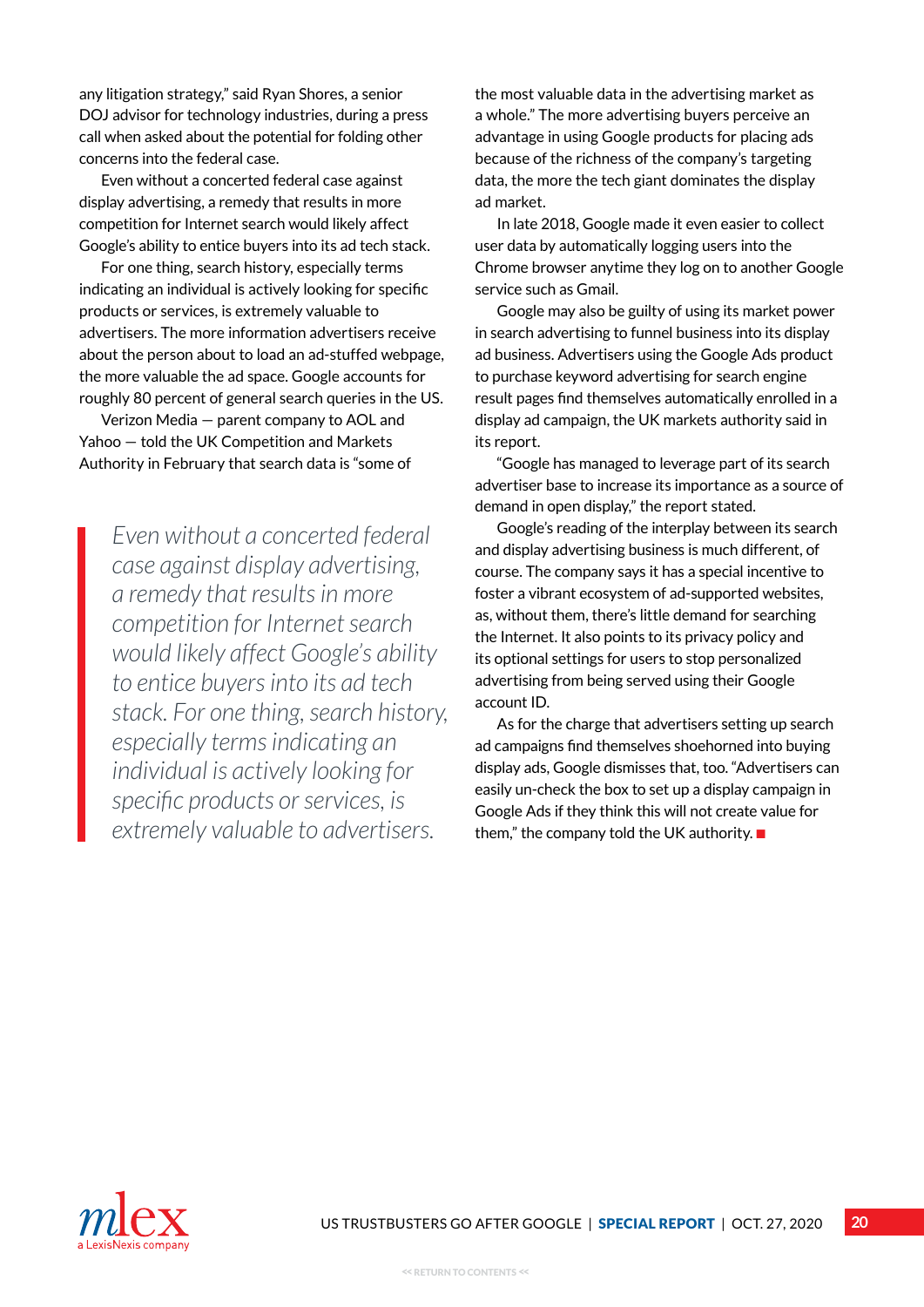## <span id="page-20-0"></span>DOJ focuses on privacy harms rather than price in Google antitrust suit

In filing its landmark antitrust suit against Google, the US Department of Justice faced a problem: the traditional measure of consumer harm in an antitrust case — higher prices — is difficult to apply to a company that offers consumers products that are free of charge. The DOJ has made a novel antitrust claim in identifying degraded privacy protection as the key harm consumers have suffered from Google's alleged illegal business practices in its search business.

### **COMMENTARY**

By Mike Swift

Published on Oct. 21, 2020

I n filing its landmark antitrust suit against Google, the US Department of Justice faced a problem: the traditional measure of consumer harm in an antitrust case — higher prices — is difficult to apply to a company that offers consumers products that are free of charge.

So the DOJ, in its complaint filed Tuesday in federal court in Washington, has made a novel antitrust claim in identifying degraded privacy protection as the key harm consumers have suffered from Google's alleged illegal business practices in its search business.

"By restricting competition in general search services, Google's conduct has harmed consumers by reducing the quality of general search services (including dimensions such as privacy, data protection, and use of consumer data), lessening choice in general search services, and impeding innovation," the DOJ antitrust division said in the 64-page complaint.

Later in the complaint, the DOJ alleges the web of default search agreements Google has struck with device makers such as Apple and wireless carriers such as AT&T means "American consumers are forced to accept Google's policies, privacy practices, and use of personal data; and new companies with innovative business models cannot emerge from Google's long shadow."

While the DOJ appears to be the first US antitrust enforcer to single out privacy as a primary consumer harm in a conduct-related monopoly action, it is unlikely to be the last. The US Federal Trade Commission is currently probing Facebook's impact on privacy protection as part of its antitrust investigation of the social-media giant, MLex first reported in September.

As part of its investigation of Facebook, the FTC is asking other Internet platforms to provide all relevant documents on their competition with Facebook "relating to data protection and privacy," according to a document seen by MLex.

The DOJ's complaint against Google notes there are only three general search engines available to US users: Google, Microsoft's Bing, and DuckDuckGo, which bases its business model on privacy. DuckDuckGo predicted the DOJ suit would be seen by history as "the beginning of the end of the surveillance economy".

The DOJ alleges in its complaint that but for Google's anticompetitive behavior, there would be more startups like DuckDuckGo, which "differentiates itself from Google through its privacy-protective policies. But Google's control of search access points means these  $\sum$ 

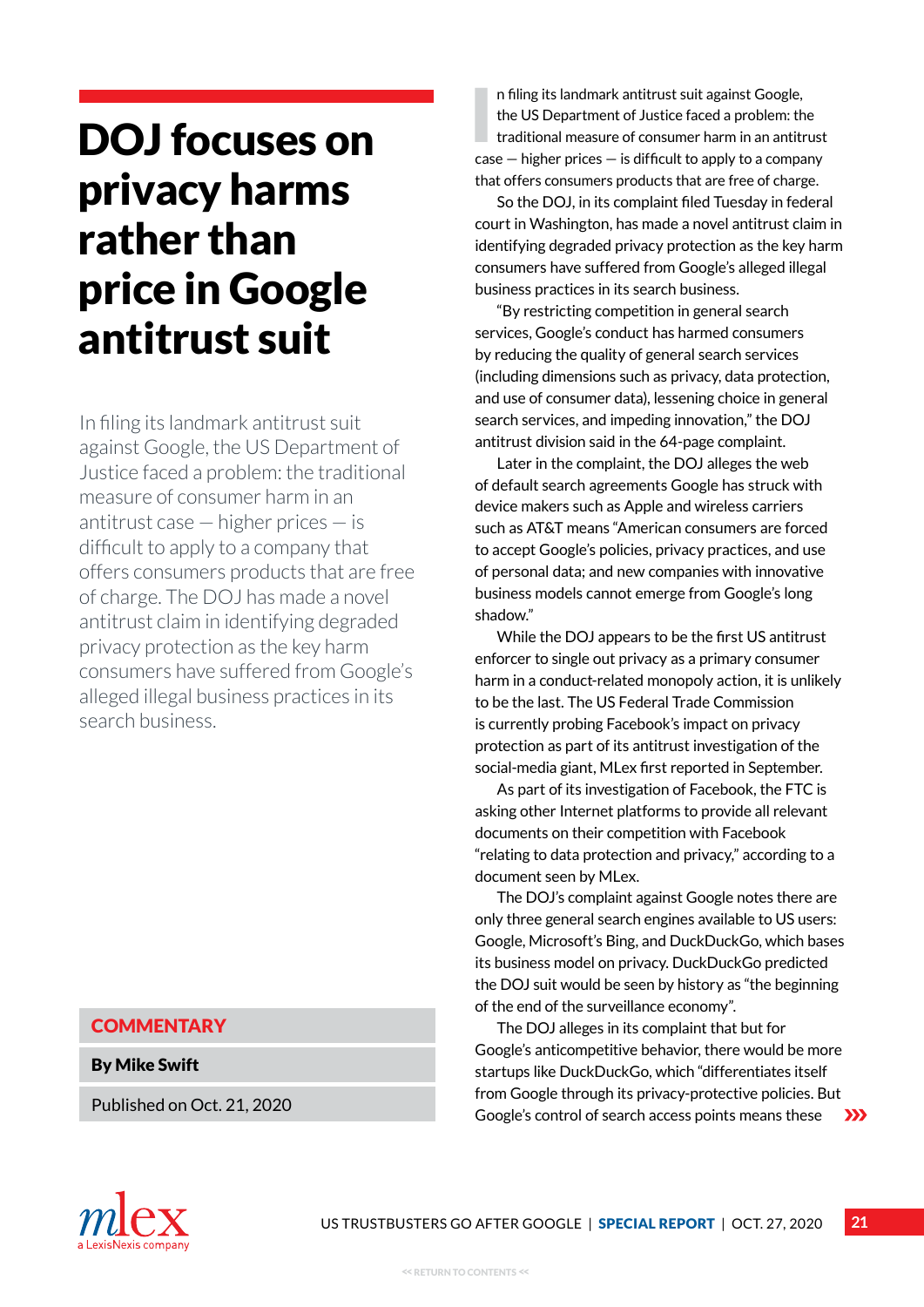*The word "price" only occurs six times in the 64 pages of the DOJ's Google complaint, a minuscule number considering antitrust complaints are traditionally brought over claims that anticompetitive behavior is driving higher prices for consumers. But that is a difficult argument to make with Google, which offers products like search, Gmail and Maps at no financial cost.*

new search models are denied the tools to become true rivals: effective paths to market and access, at scale, to consumers, advertisers, or data."

This isn't the first time a US enforcer has identified the quality of privacy protection as a potential consumer harm in the context of antitrust. As far back as 2007, FTC Commissioner Pamela Jones Harbour warned that antitrust enforcers couldn't ignore privacy as a potential consumer harm when she dissented from the commission's approval of Google's purchase of DoubleClick, citing the "numerous privacy questions" the purchase raised.

"The parties claim to place a high value on protecting consumer privacy," Harbour said, in a decision that had to do with behavioral advertising rather than search. "The truth is, we really do not know what Google/ DoubleClick can or will do with its trove of information about consumers' Internet habits. The merger creates a firm with vast knowledge of consumer preferences, subject to very little accountability."

The DOJ's invoking of privacy as a key consumer harm in the Google suit has caught the attention of privacy advocates, some of whom have long been frustrated federal antitrust enforcers like the FTC have not been mindful enough that market consolidation

among online platforms is degrading consumer privacy. The Electronic Privacy Information Center made that argument to the US House antitrust subcommittee in July, saying that because data collection is central to many online platforms' business models, mergers and acquisitions in the Internet industry represent "acute risks" to privacy.

"Consumers are left with these Google defaults and no real choice because [Google has] so much market share that they have to accept whatever privacy policy Google throws at them," Caitriona Fitzgerald, the policy director for EPIC, told MLex today, saying there was "a complete failure" at the FTC to take privacy threats into consideration in antitrust cases.

Google's reply to the DOJ suit yesterday didn't mention privacy, but it did point out that the company's search access agreements, such as its payments to Apple to be the default search on the iPhone, don't block anyone from using a rival search engine. Asked about the DOJ's allegations of privacy harm to consumers due to Google's search dominance, a spokesperson today referred MLex back to the blog post.

The word "price" only occurs six times in the 64 pages of the DOJ's Google complaint, a minuscule number considering antitrust complaints are traditionally brought over claims that anticompetitive behavior is driving higher prices for consumers. But that is a difficult argument to make with Google, which offers products like search, Gmail and Maps at no financial cost.

It's incorrect to say that the consumer welfare standard for antitrust violations isn't up to the challenge of regulating modern technology because it only covers price, said Avery Gardiner, a former DOJ antitrust lawyer who now works on data-privacy and antitrust issues for the Center for Democracy and Technology.

Quality as a dimension of price has always been an index of consumer harm. "So it is not novel as a matter of antitrust law for quality competition to be in play; it is novel for DOJ to bring a case based on quality and innovation instead of price, strategically," Gardiner said of the new Google suit. "And within quality competition, I'm not aware of other antitrust cases that have focused on privacy specifically." $\blacksquare$ 

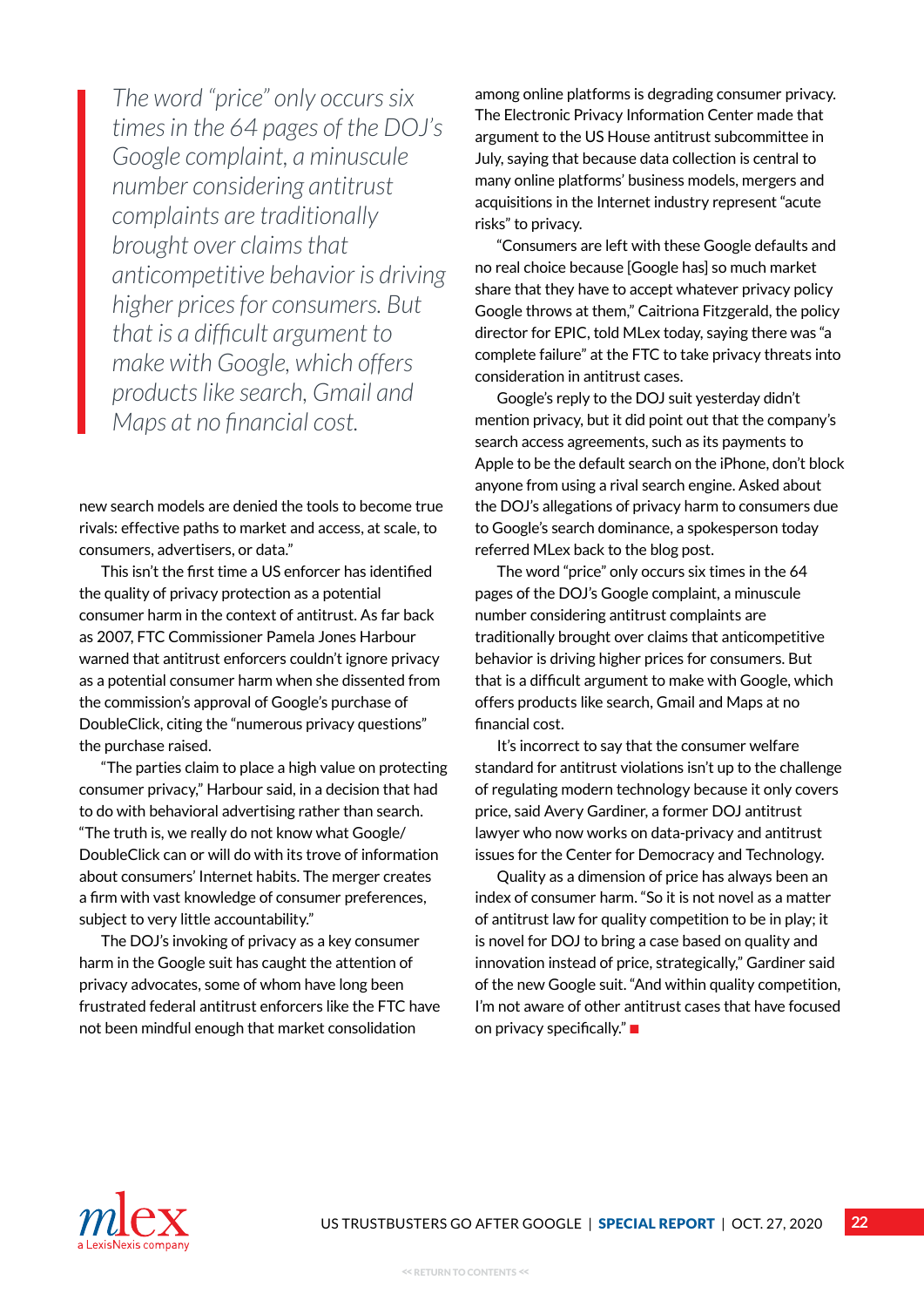## <span id="page-22-0"></span>DOJ's Google suit draws Judge Amit Mehta, who oversaw FTC challenge to Sysco-US Foods

The Department of Justice's landmark antitrust<br>lawsuit against Google was assigned today to<br>US District Judge Amit P. Mehta, a 2014 Barac lawsuit against Google was assigned today to US District Judge Amit P. Mehta, a 2014 Barack Obama appointee who presided over the Federal Trade Commission's successful challenge of the merger of Sysco and US Foods.

Mehta was appointed in 2014 to the US District Court for the District of Columbia, where the DOJ filed suit yesterday following an 18-month investigation.

In June 2015, Mehta granted the FTC's request for a preliminary injunction against the Sysco-US Foods transaction, which ultimately resulted in the companies abandoning the deal.

Sysco, the largest US food distributor, had sought to acquire rival US Foods for \$3.5 billion (see here). Mehta said the FTC had shown a "reasonable probability" that the \$3.5 billion deal would impair competition among "broadline" food distributors, which literally offer everything from soup to nuts.

The judge said he didn't believe customers could keep the merged company's ability to raise prices in check by threatening to switch to regional distribution rivals.

Mehta earned his law degree from the University of Virginia School of Law in 1997, and after graduation, worked in the San Francisco office of Latham & Watkins. He left that firm to clerk for US Circuit Judge Susan Graber of the US Court of Appeals for the Ninth Circuit.

### INSIGHT

### By Michael Acton & Khushita Vasant

Published on Oct. 21, 2020



Following the clerkship, Mehta worked for Zuckerman Spaeder LLP, a Washington, DC-based law firm, from 1999 to 2002.

He joined the District of Columbia Public Defender Service as a staff attorney in 2002, where he stayed until 2007. He then rejoined Zuckerman Spaeder to focus on white-collar criminal defense, complex business disputes, and appellate advocacy before taking the bench in 2014.

More recently, Mehta was thrust into the spotlight following his 41-page opinion in May 2019 that denied US President Donald Trump's bid to block a House Oversight Committee subpoena to his accounting firm, Mazars USA, for his financial records, finding that Congress had the authority to demand the president's records as part of its investigation.

"So long as Congress investigates on a subject matter on which 'legislation could be had,' Congress acts as contemplated by Article I of the Constitution," Mehta said in that ruling. "Applying those principles here compels the conclusion that President Trump cannot block the subpoena to Mazars."